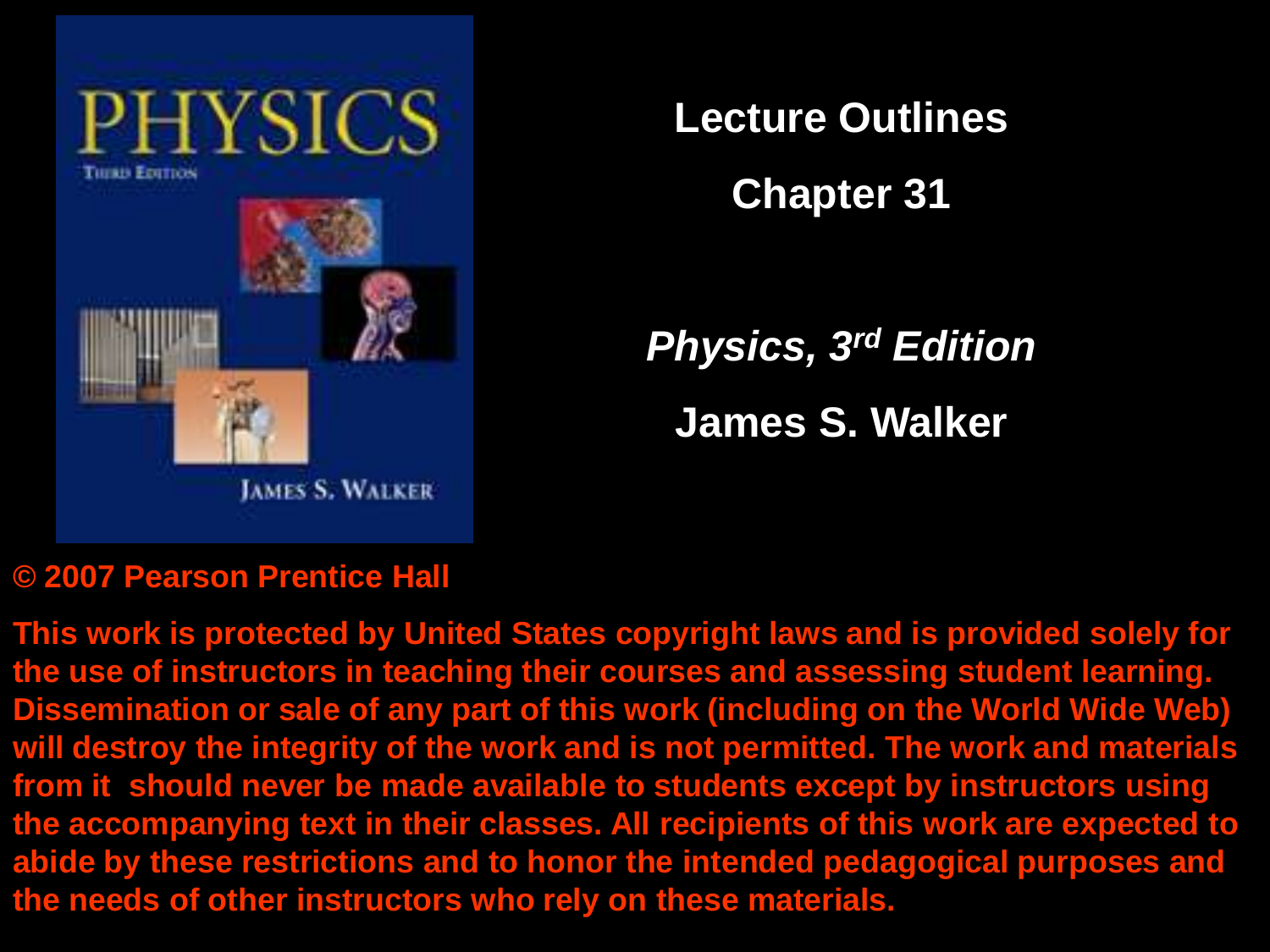

Copyright @ 2007 Pearson Prentice Hall, Inc.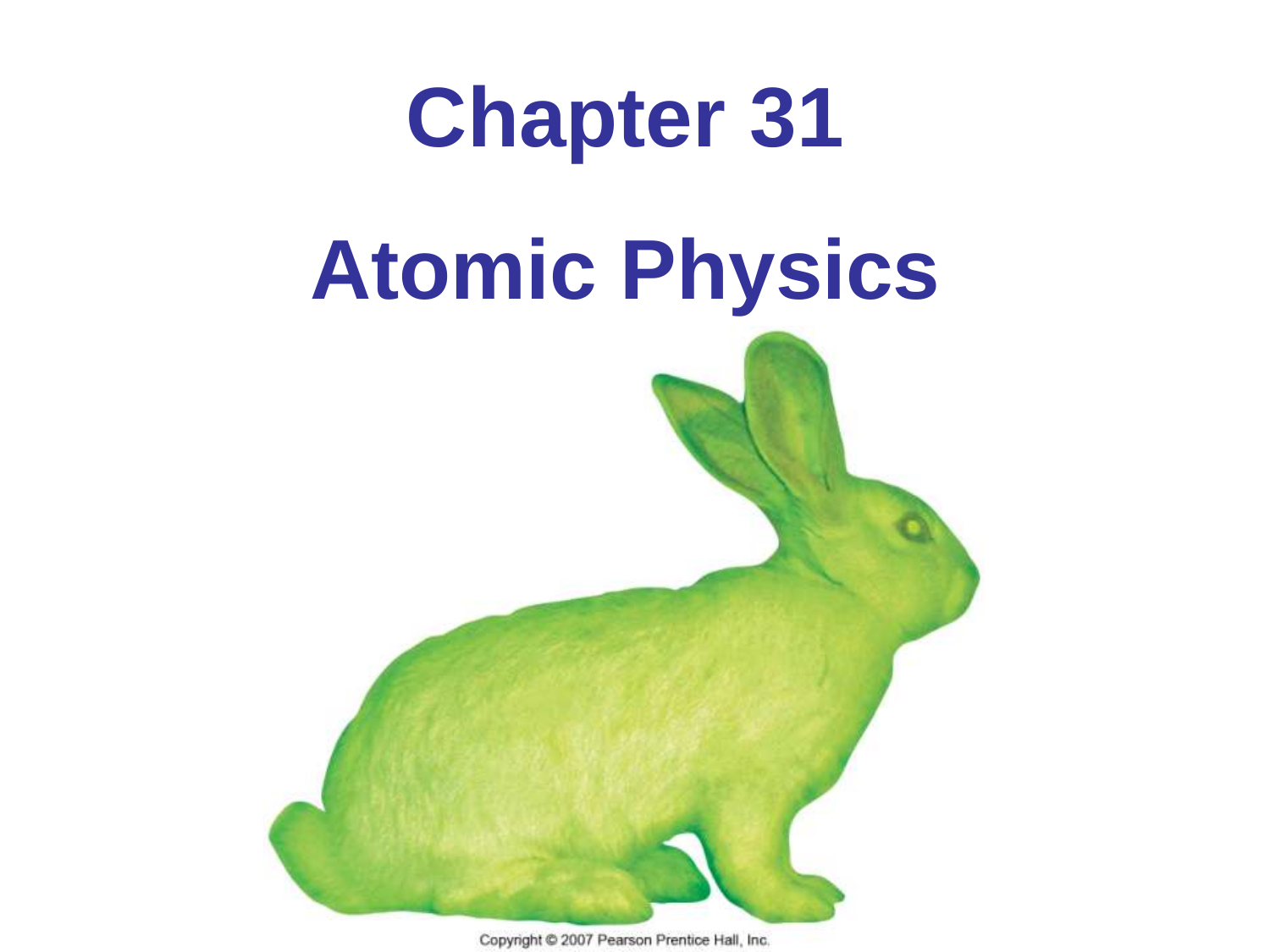# **Units of Chapter 31**

- **Early Models of the Atom**
- **The Spectrum of Atomic Hydrogen**
- **Bohr's Model of the Hydrogen Atom**
- **de Broglie Waves and the Bohr Model**
- **The Quantum Mechanical Hydrogen Atom**
- **Multielectron atoms and the Periodic Table**
- **Atomic Radiation**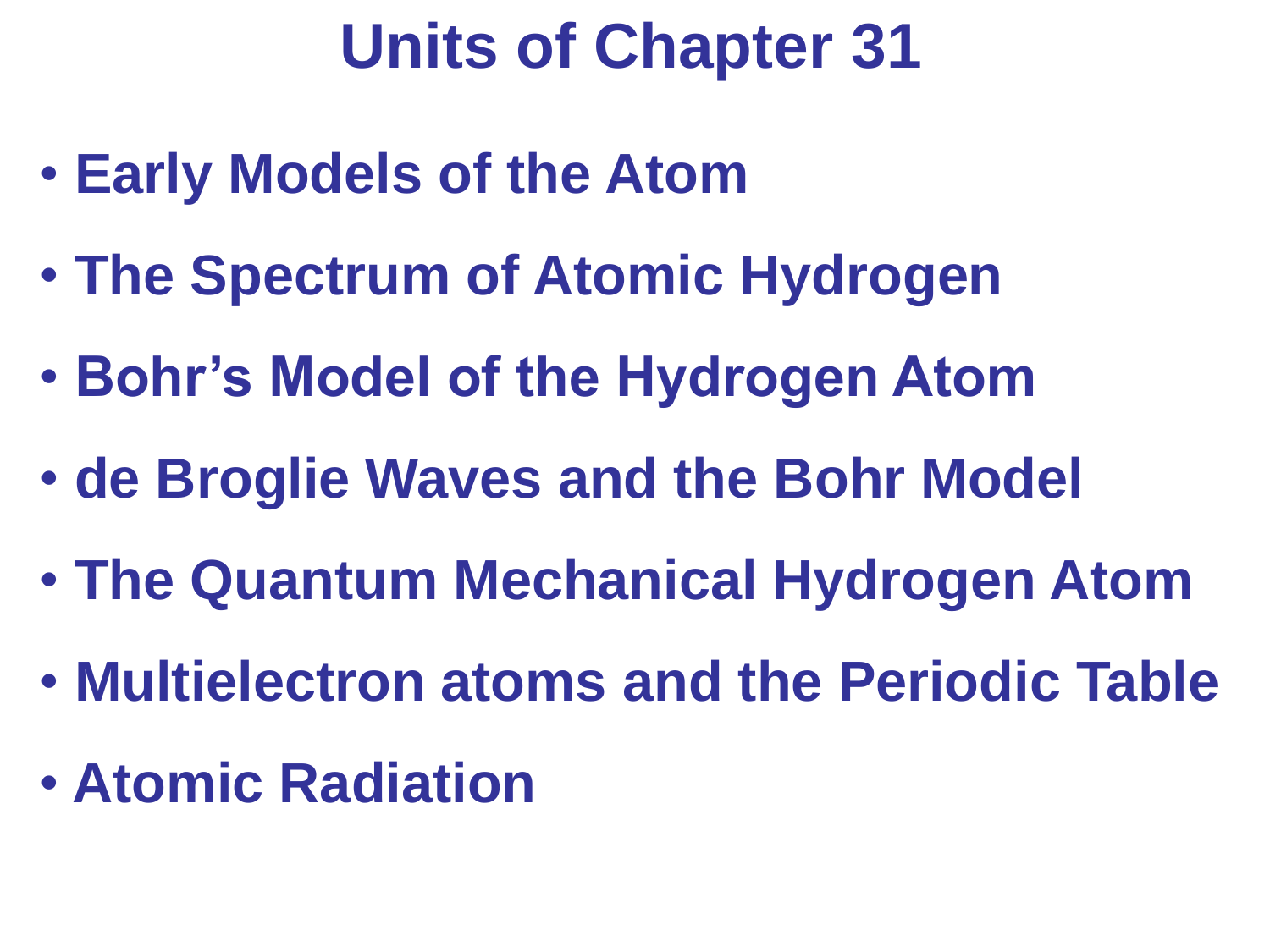**The electron was discovered in 1897, and was observed to be much smaller than the atom. It was known that atoms are electrically neutral; the first modern model of the atom was therefore the "plum pudding" model – tiny electrons embedded in a mass of positive charge.**

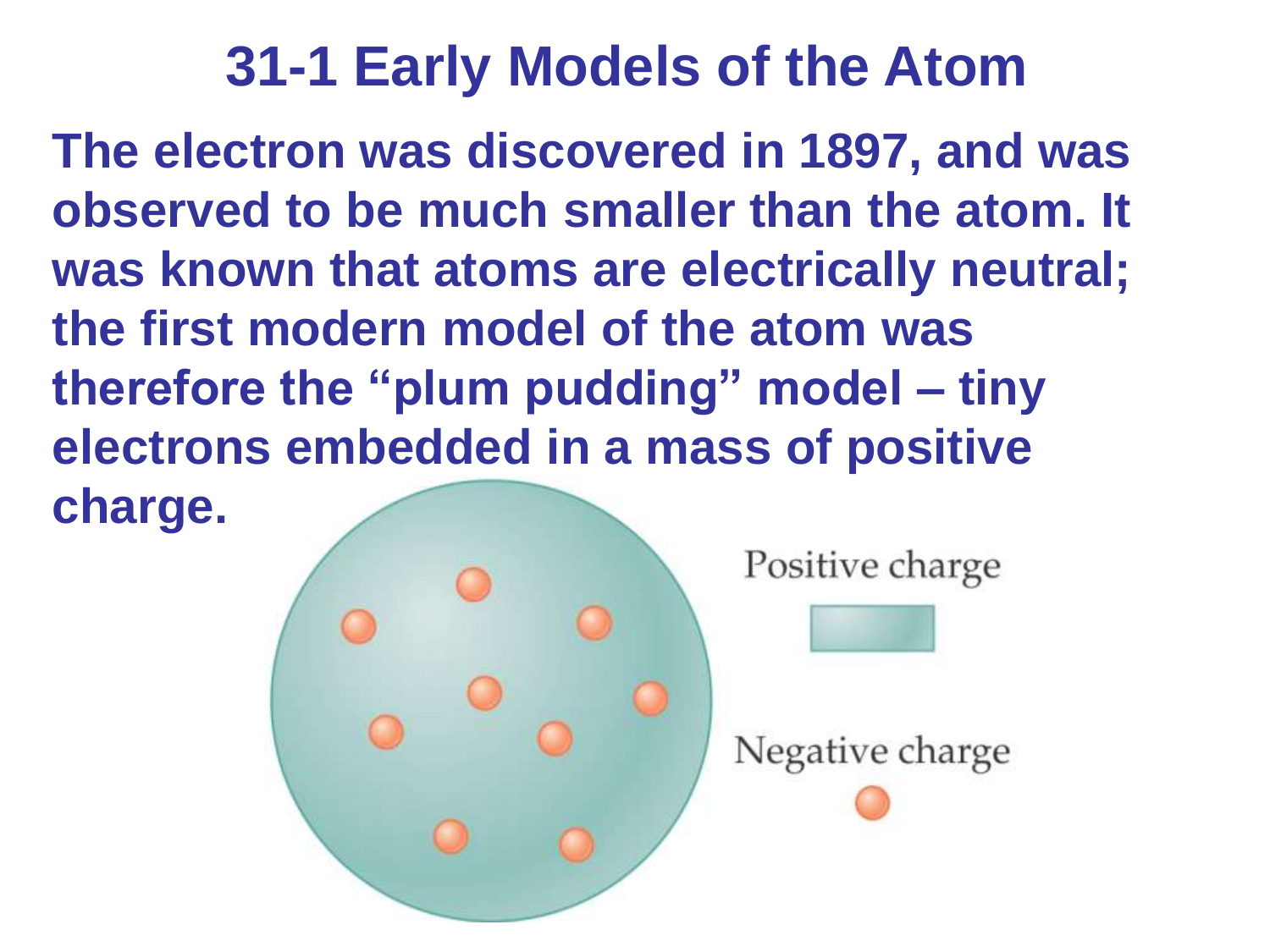**Experiments were done to confirm this model, looking at how alpha particles (helium nuclei) scattered from a gold foil. They found many more large-angle scatters than expected – something that could only happen if the positive charge were concentrated in a tiny volume, rather than spread throughout the atom.**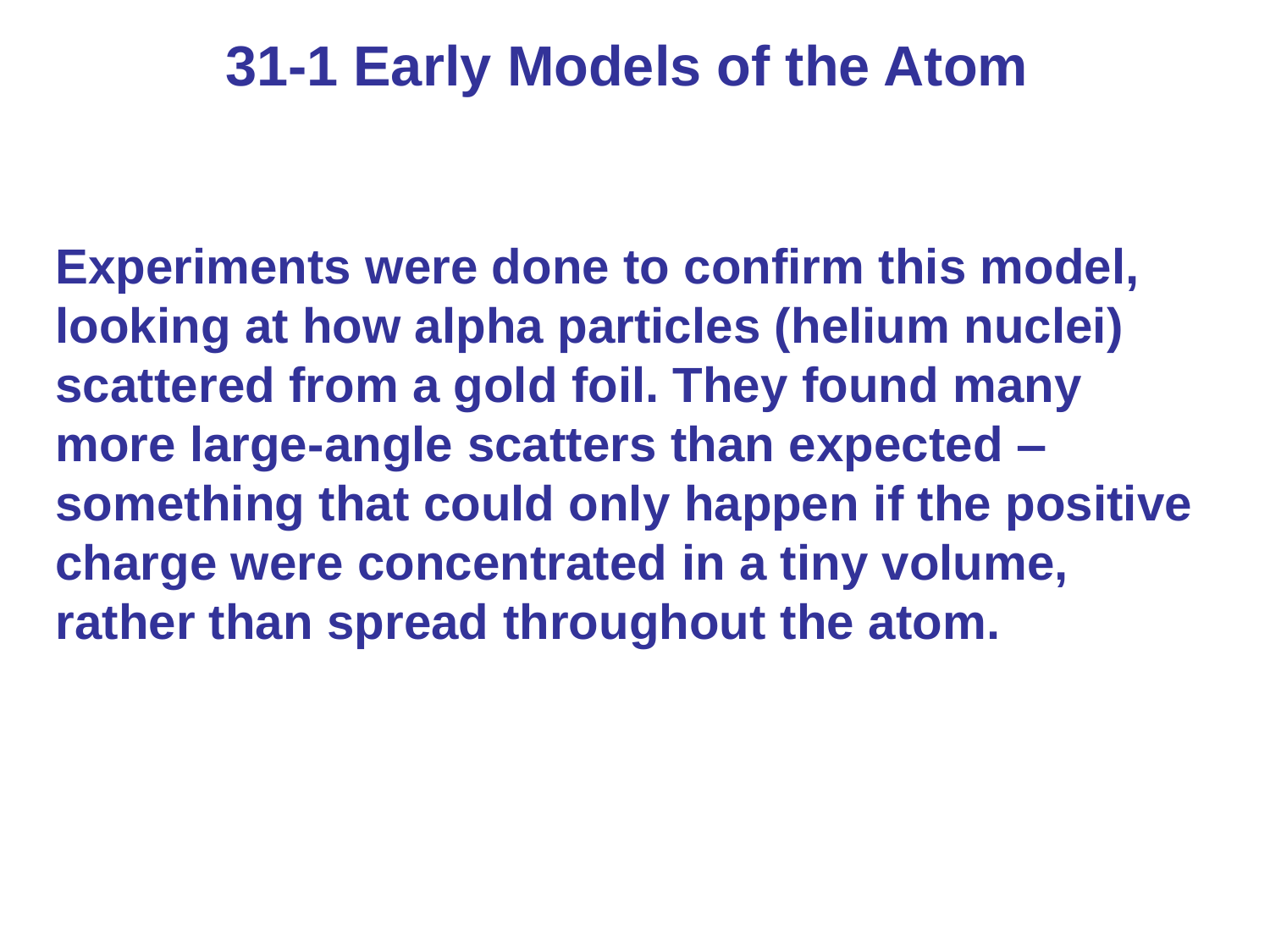**This led to the "solar system" model of the atom – electrons orbiting a small, positively charged nucleus.**

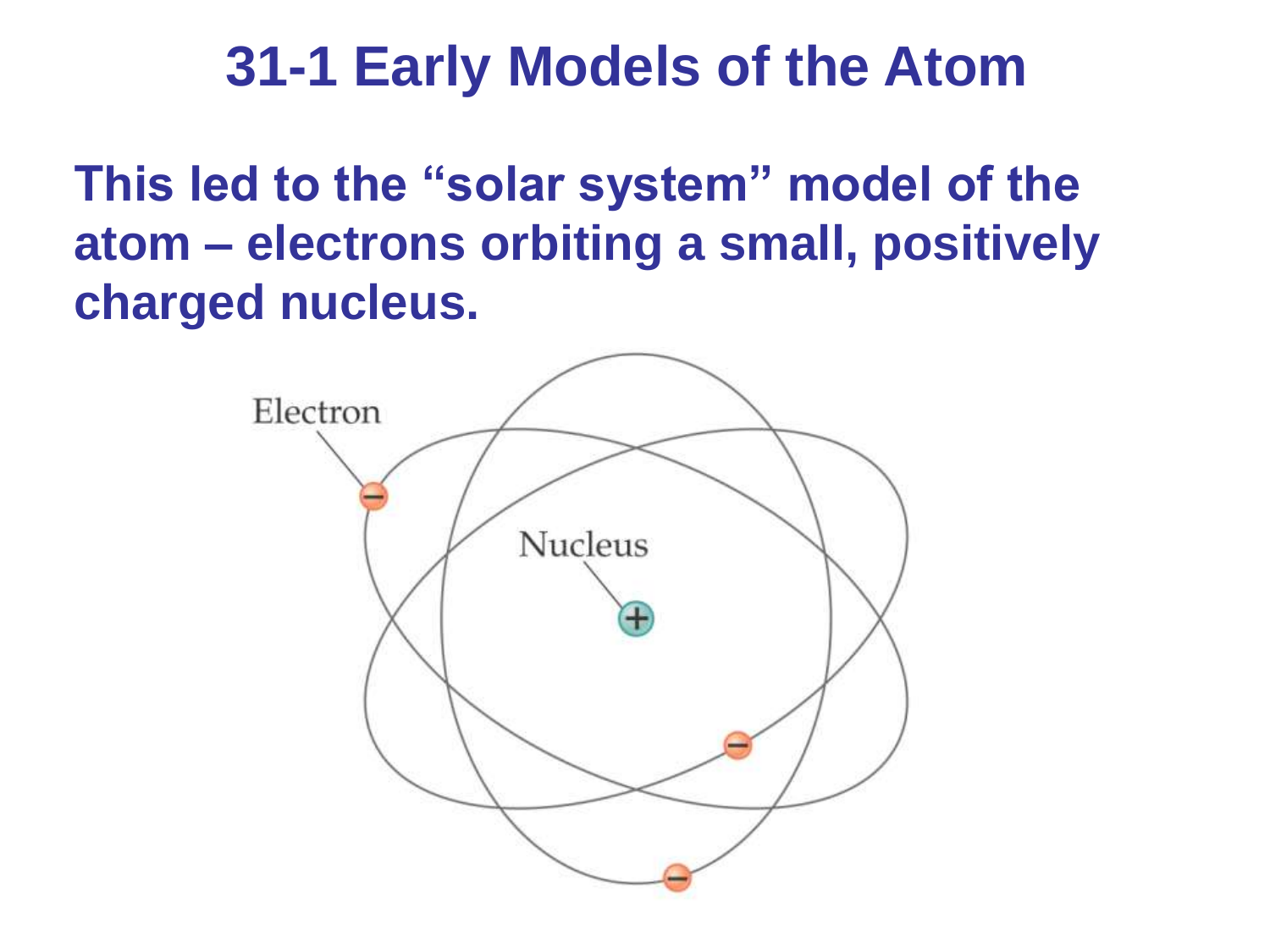**This is still the mental picture many people have of the atom; what is wrong with it?**

• **Orbiting electrons are accelerating and should radiate.**

• **The frequency of radiation emitted by a continuously radiating electron would have a continuous spectrum, rather than the individual frequencies that are actually observed.**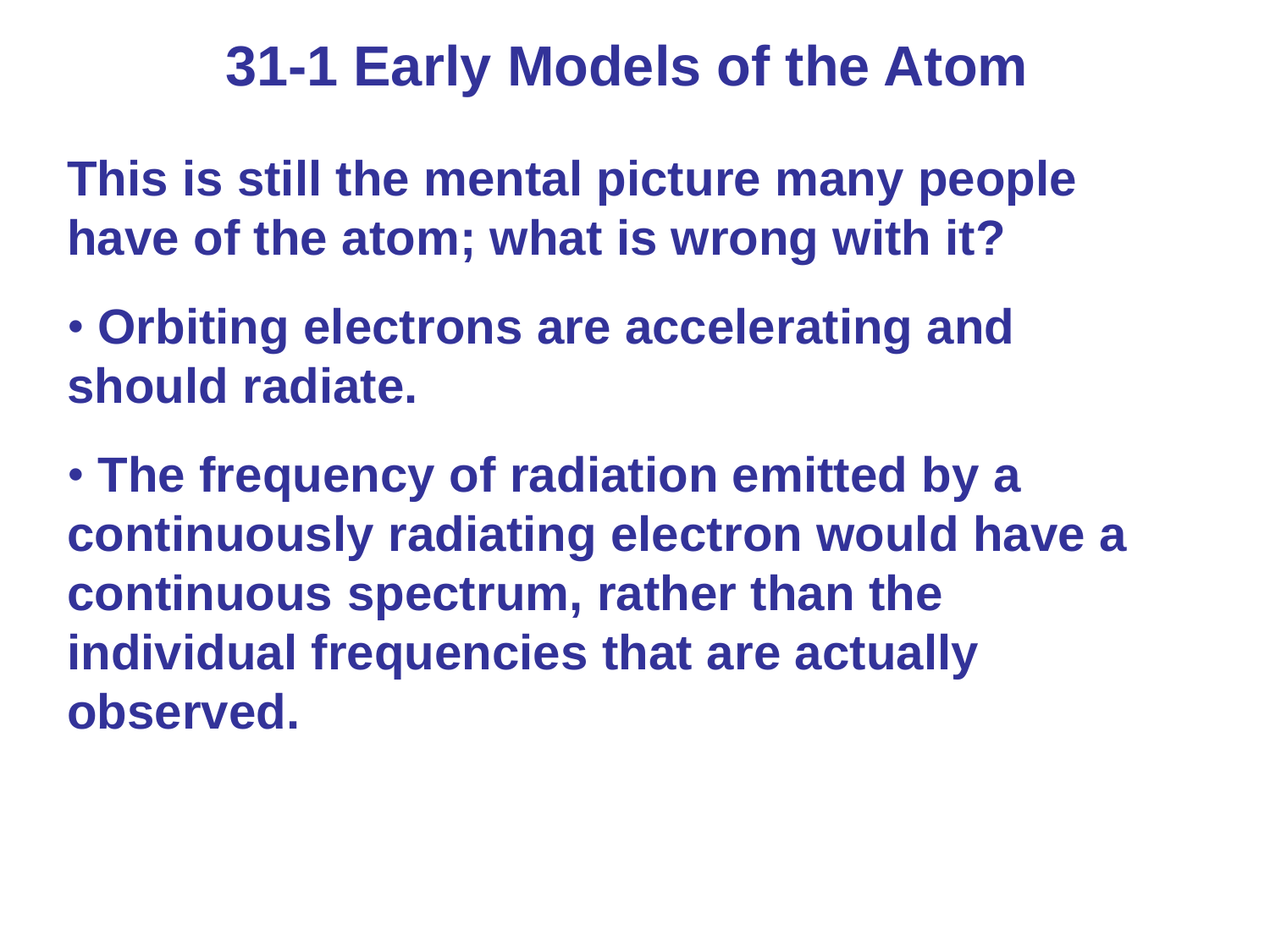**31-2 The Spectrum of Atomic Hydrogen If we look at the light emitted by a low-pressure gas when subjected to a large electric field, we find a series of individual lines, called a line spectrum. This is the line spectrum of hydrogen.**

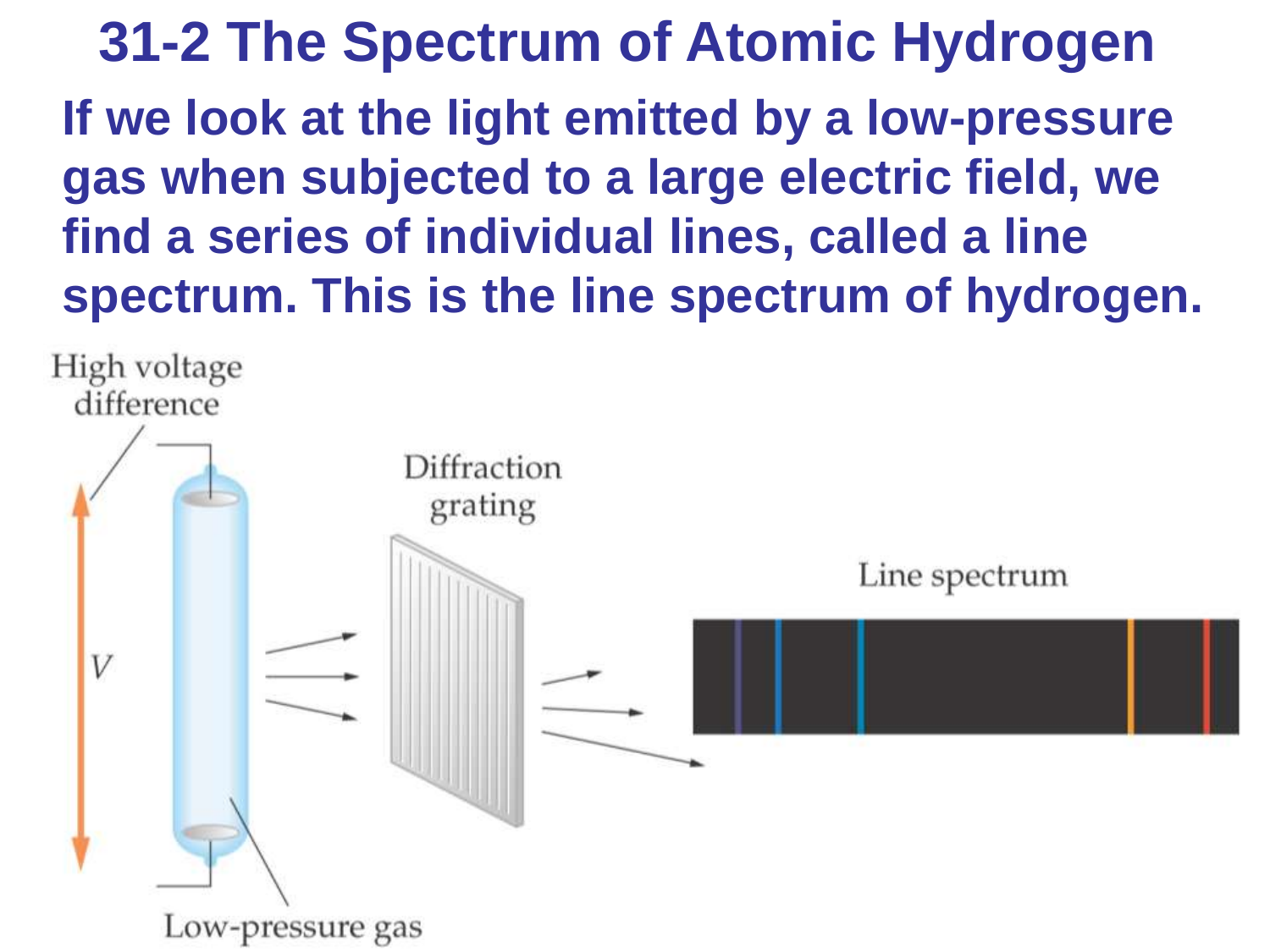**Hydrogen is responsible for the red color of this emission nebula.**



Copyright © 2007 Pearson Prentice Hall, Inc.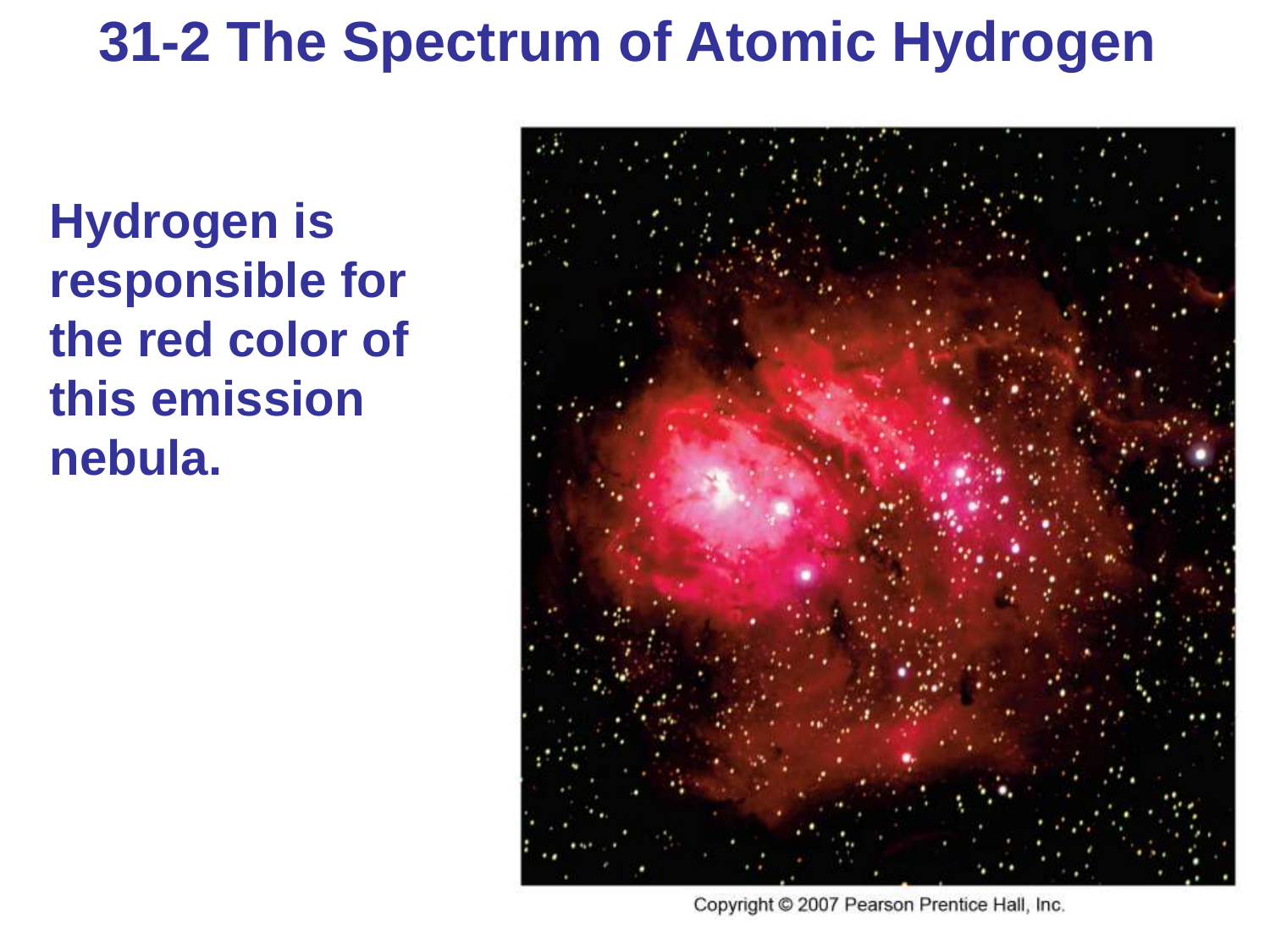**Each atom has its own particular pattern of emission lines. If white light passes through, it absorbs at the same frequencies seen in the emission spectrum.**

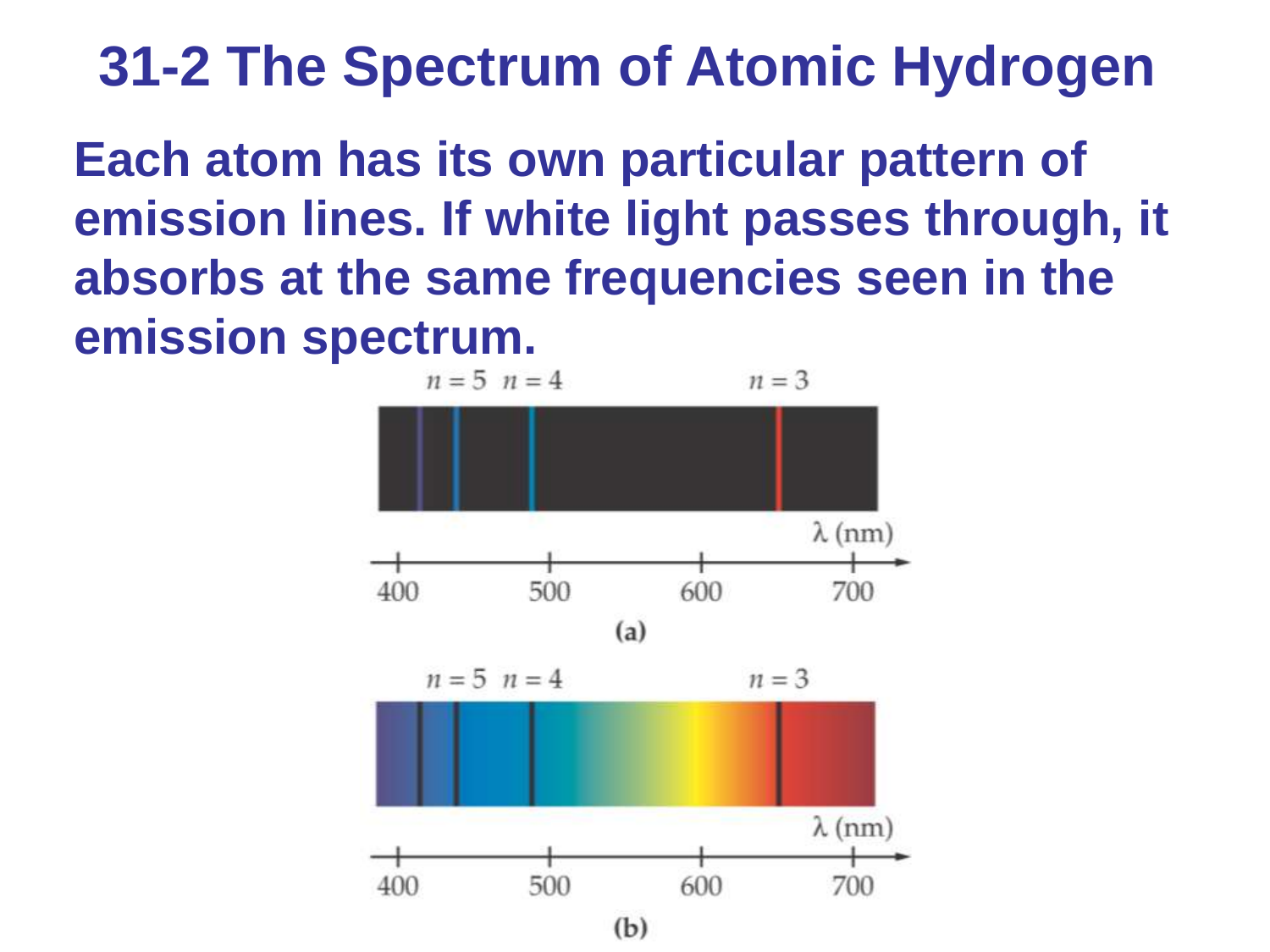**The wavelengths in the visible spectrum of hydrogen are given by:**

$$
\frac{1}{\lambda} = R\left(\frac{1}{2^2} - \frac{1}{n^2}\right) \qquad n = 3, 4, 5, ...
$$

*R* is the Rydberg constant:  $R = 1.097 \times 10^7 \text{ m}^{-1}$ 

**This is called the Balmer series of spectral lines.**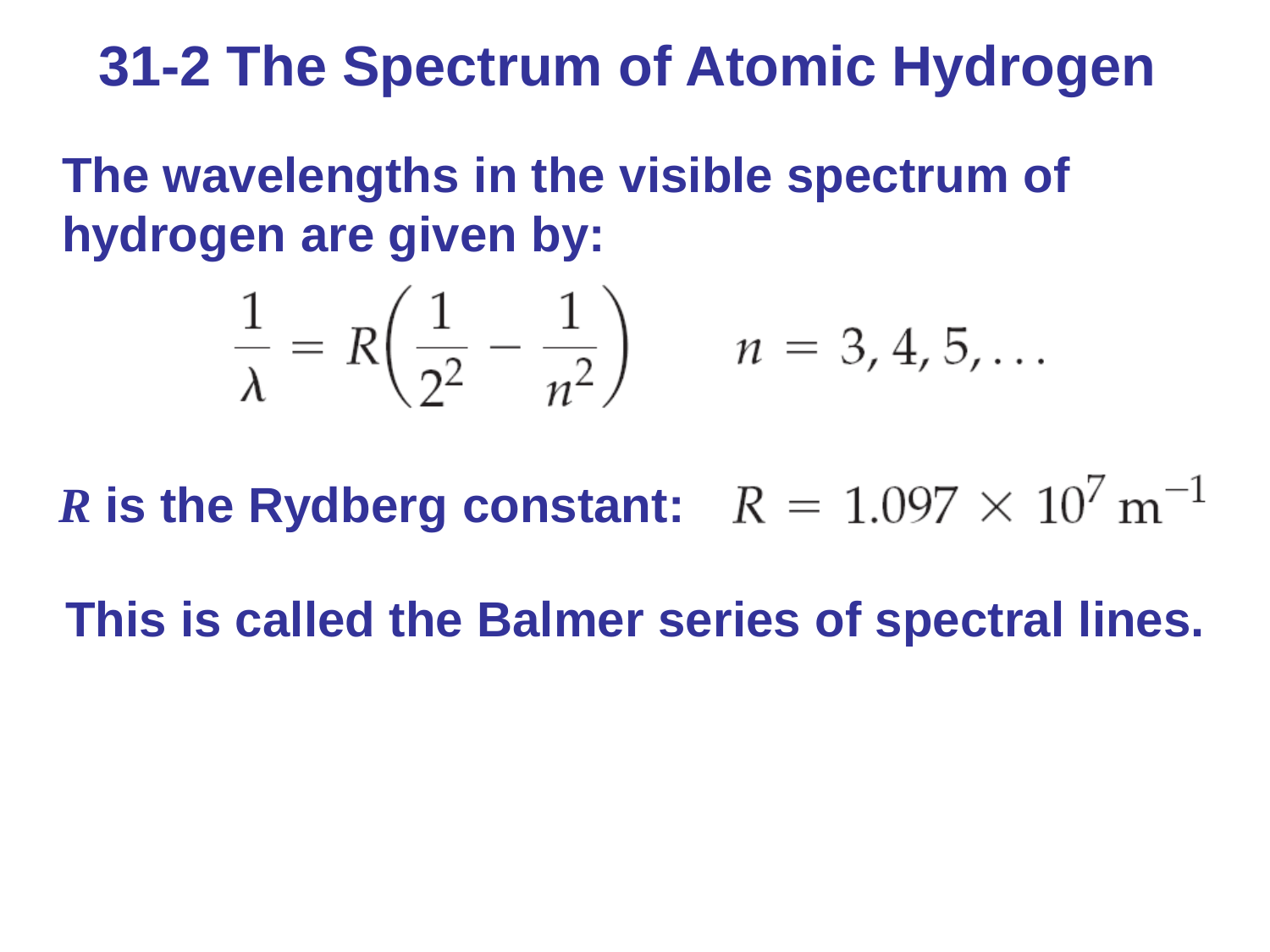### **To find all the series of hydrogen, the following general formula can be used:**

$$
\frac{1}{\lambda} = R\left(\frac{1}{n'^2} - \frac{1}{n^2}\right) \qquad n' = 1, 2, 3, ...
$$

 $\sim$ 

 $\sqrt{1}$ 

1

$$
n = n' + 1, n' + 2, n' + 3, \ldots
$$

#### **TABLE 31-1**

**Common Spectral Series of Hydrogen** 

| $\mathbf{n}'$  | Series name     |
|----------------|-----------------|
| $\mathbf{1}$   | Lyman           |
| $\overline{2}$ | Balmer          |
| 3              | Paschen         |
|                | <b>Brackett</b> |
| 5              | Pfund           |

Copyright @ 2007 Pearson Prentice Hall, Inc.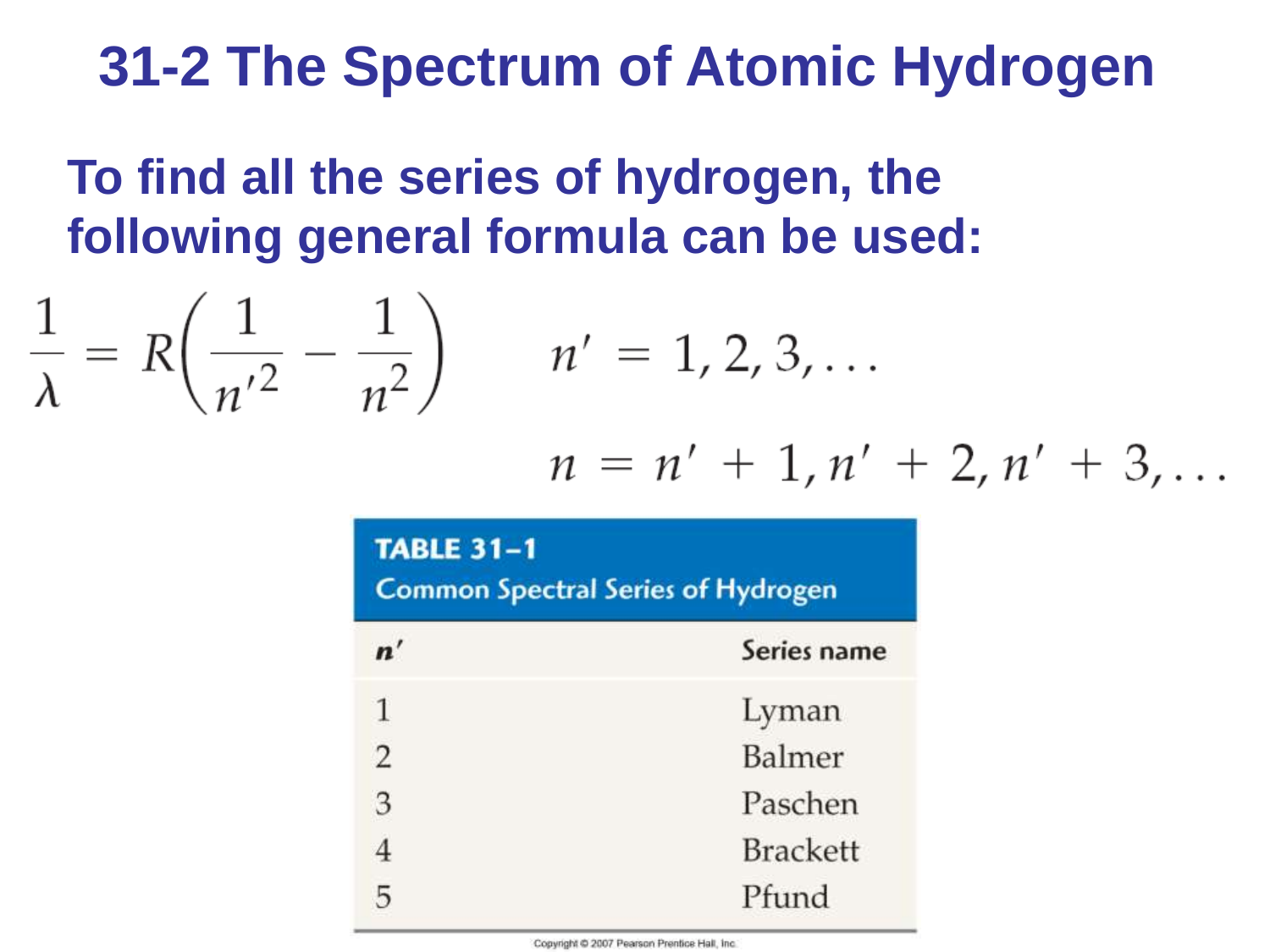**Assumptions of the Bohr model:**

- **The electron in a hydrogen atom moves in a circular orbit around the nucleus.**
- **Only certain orbits are allowed, where the angular momentum in the** *n***th allowed orbit is**

 $L_n = nh/2\pi$ 

• **Electrons in allowed orbits do not radiate. Radiation is emitted when an electron changes from one orbit to another, with frequency given by:**  $|\Delta E| = hf$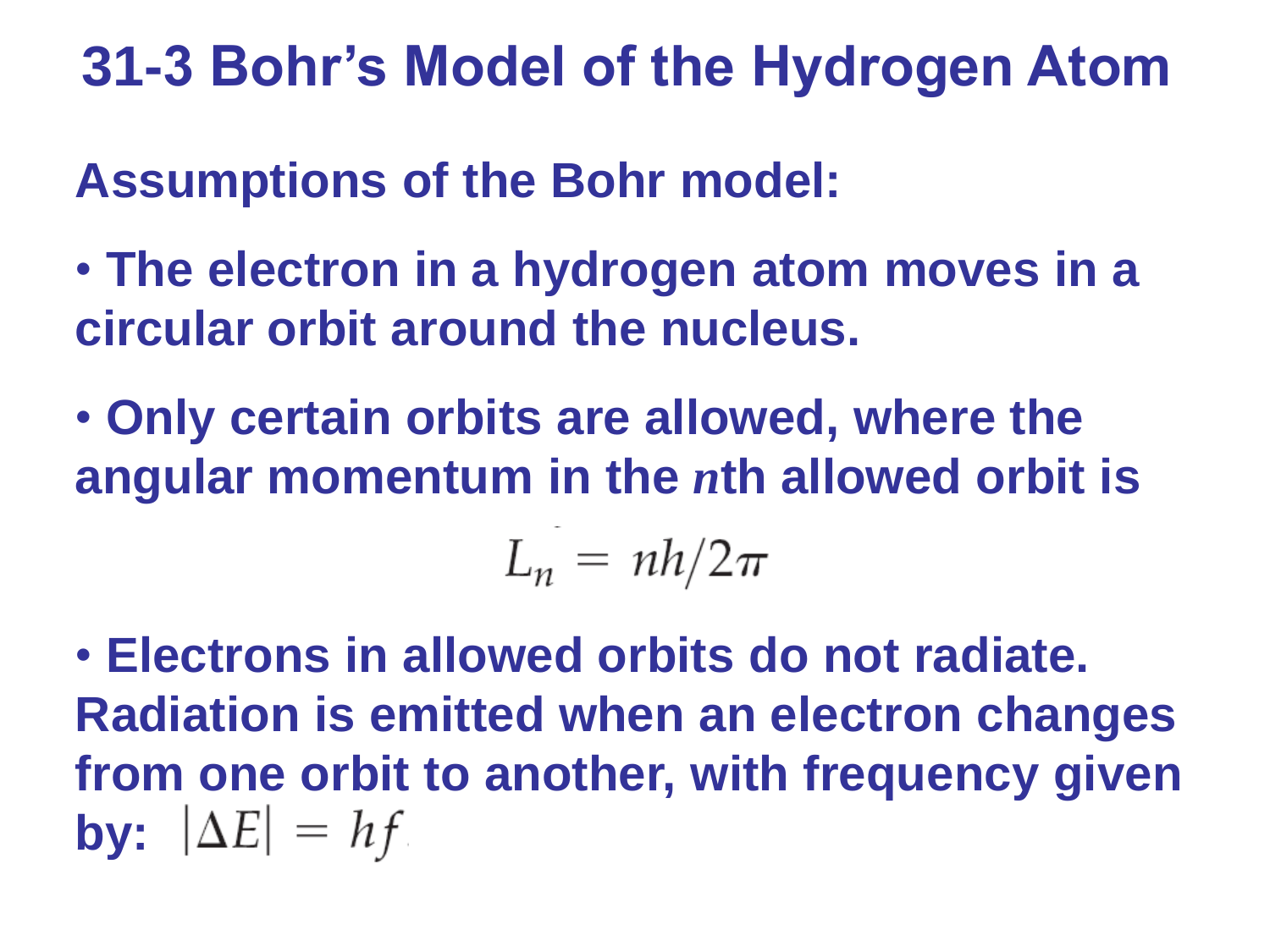**31-3 Bohr's Model of the Hydrogen Atom In order for an electron to move in a circle of radius** *r* **at speed** *v***, the electrostatic force must provide the required centripetal force. Hence:** C

$$
mv^2 = k\frac{e^2}{r}
$$

**Adding the angular momentum requirement gives:**

$$
v_n = \frac{nh}{2\pi m r_n} \qquad n = 1, 2, 3, \dots
$$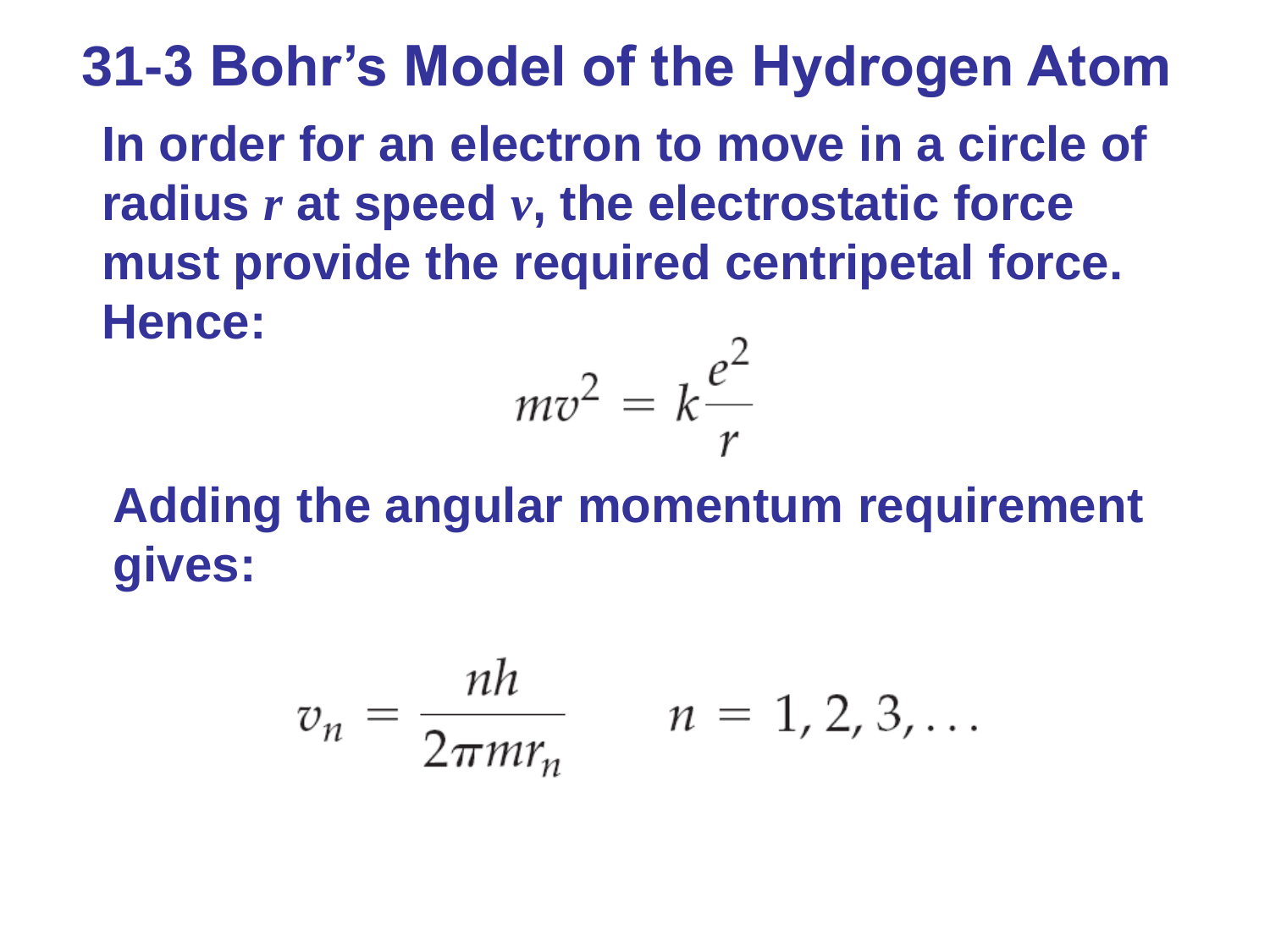**Solving these equations for the allowed radii gives:**

$$
r_n = \left(\frac{h^2}{4\pi^2 m k e^2}\right) n^2 \qquad n = 1, 2, 3, ...
$$

**The quantity in parentheses is the radius of the smallest orbit:**

$$
r_1 = 5.29 \times 10^{-11} \,\mathrm{m}
$$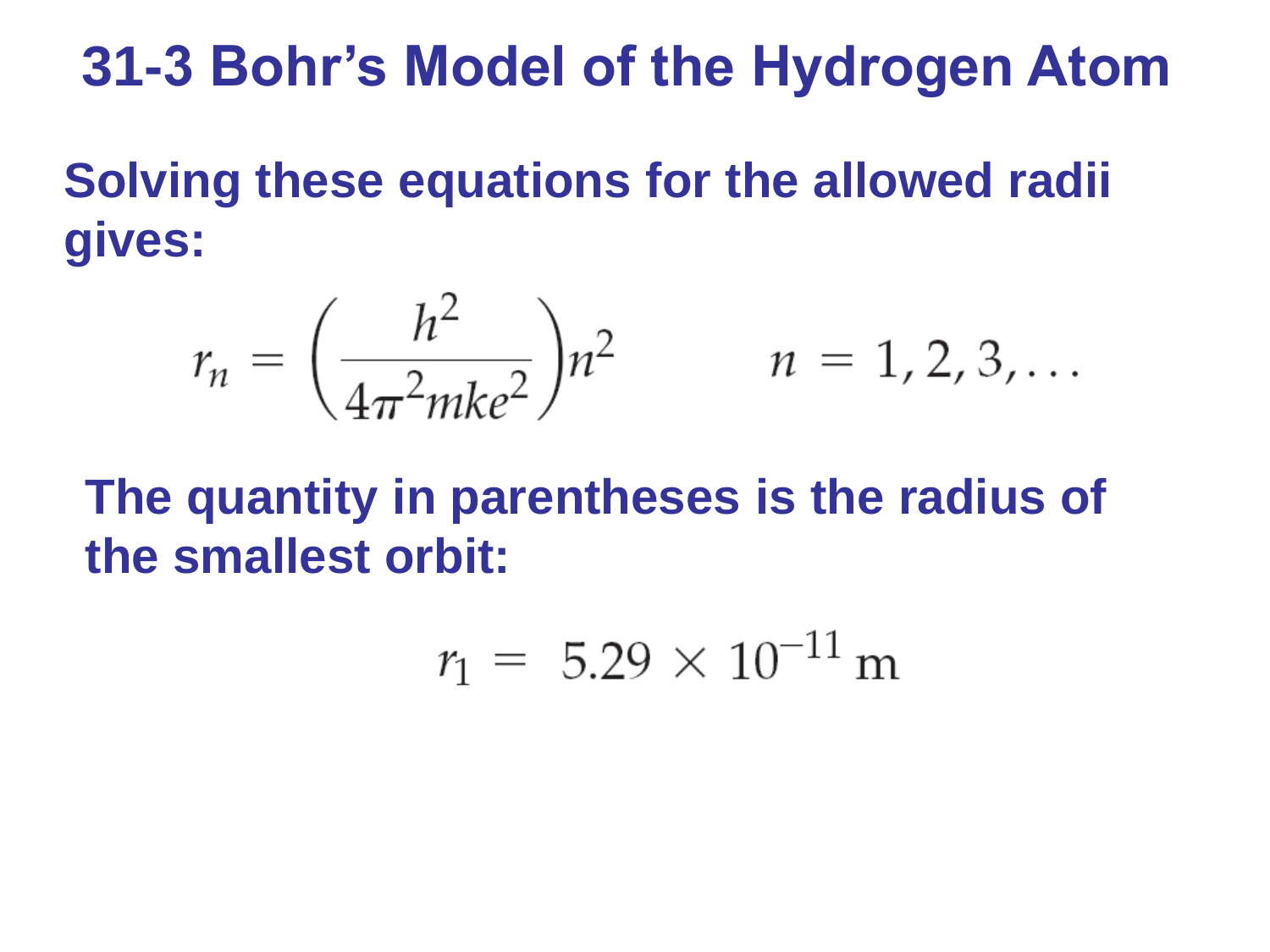**Bohr's model gives correct predictions for any single-electron atom, when the different Coulomb force is taken into account. Here,** *Z* **is the number of protons in the nucleus:**

$$
r_n = \left(\frac{h^2}{4\pi^2 m k Z e^2}\right) n^2 \qquad n = 1, 2, 3, ...
$$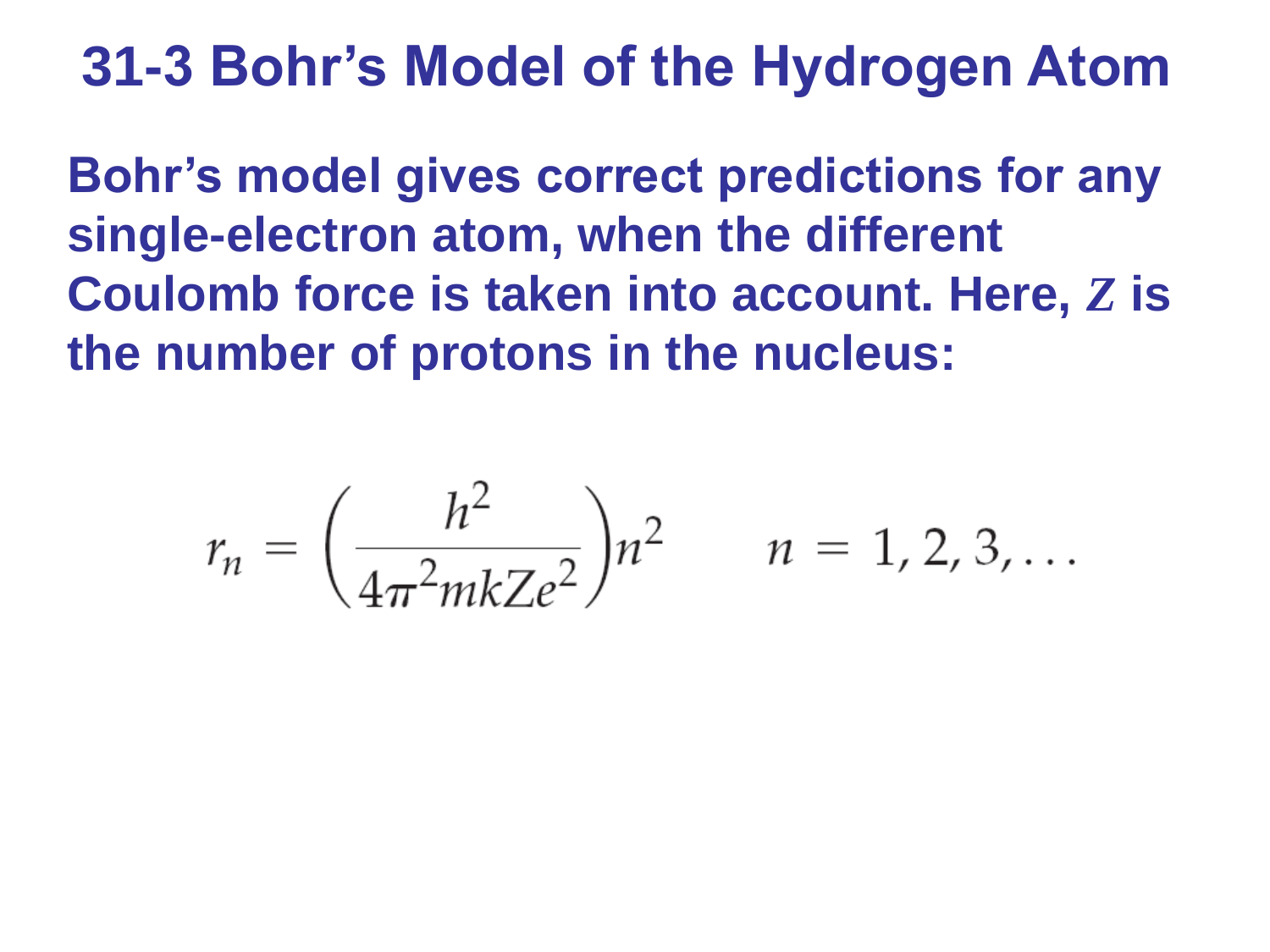**The total mechanical energy of an electron in a Bohr orbit is the sum of its kinetic and potential energies. After some algebraic manipulation, and substituting known values of constants, we find:**

$$
E_n = -(13.6 \text{ eV}) \frac{Z^2}{n^2} \qquad n = 1, 2, 3, ...
$$

**The lowest energy is called the ground state. Most atoms at room temperature are in the ground state.**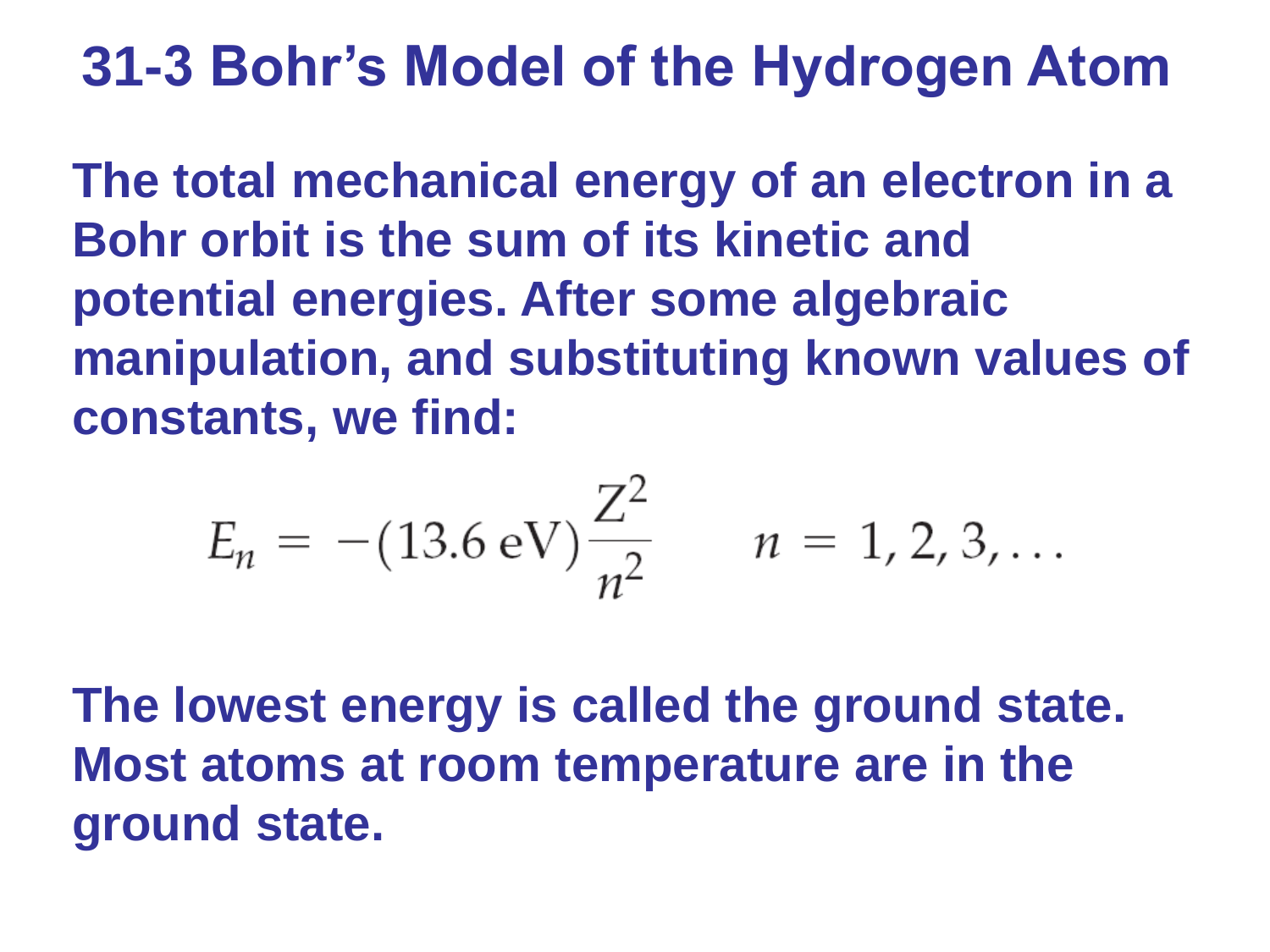**Now, if we assume that the radiation emitted from excited atoms corresponds to the energy difference between two levels, we find:**

$$
\frac{1}{\lambda} = \left(\frac{2\pi^2 mk^2 e^4}{h^3 c}\right) \left(\frac{1}{n_{\rm f}^2} - \frac{1}{n_{\rm i}^2}\right)
$$

**This is the same as the observation made earlier; when numerical values are substituted for the constants in the parentheses, they yield Rydberg's constant.**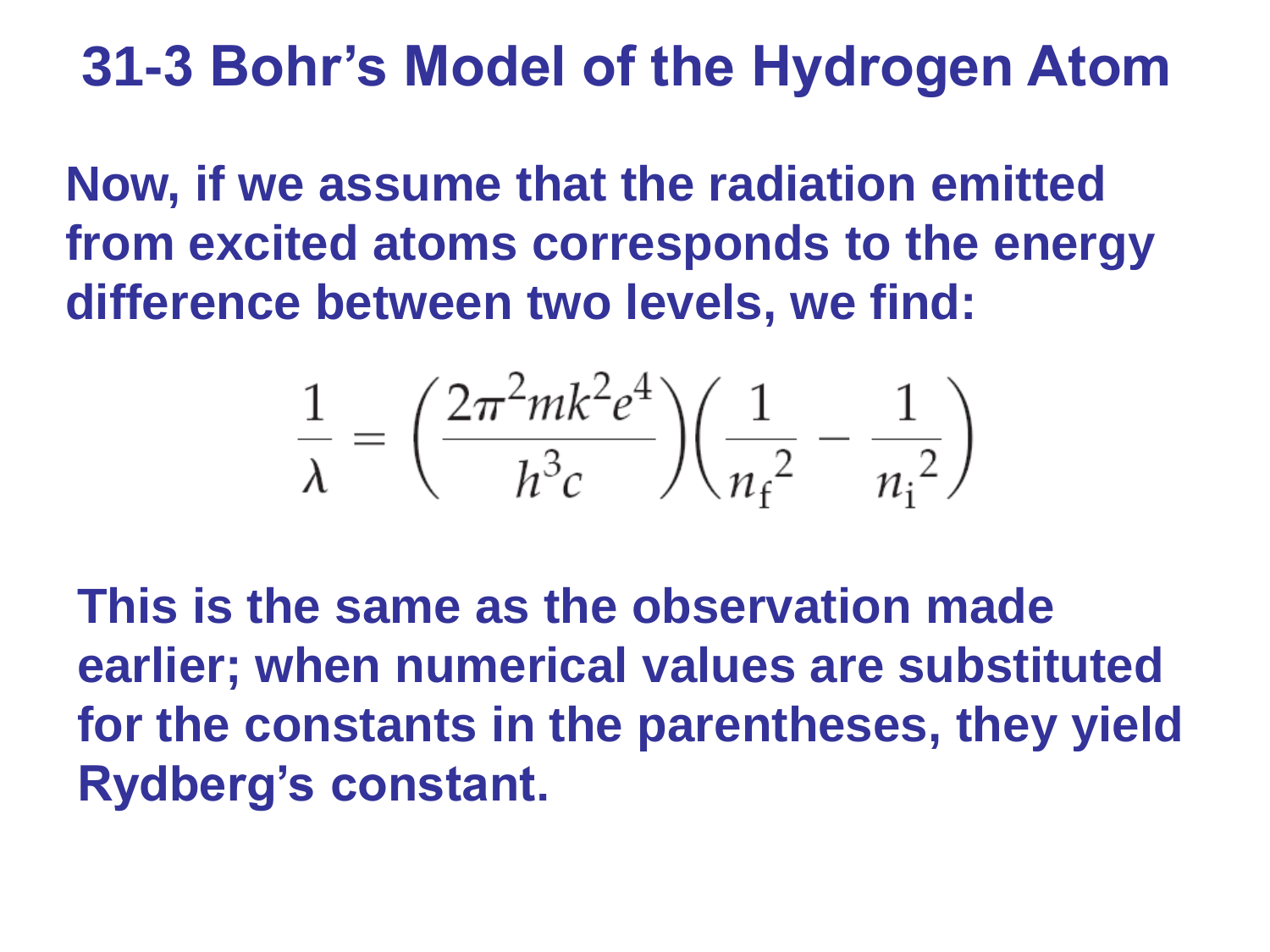#### **The Lyman, Balmer, and Paschen series:**

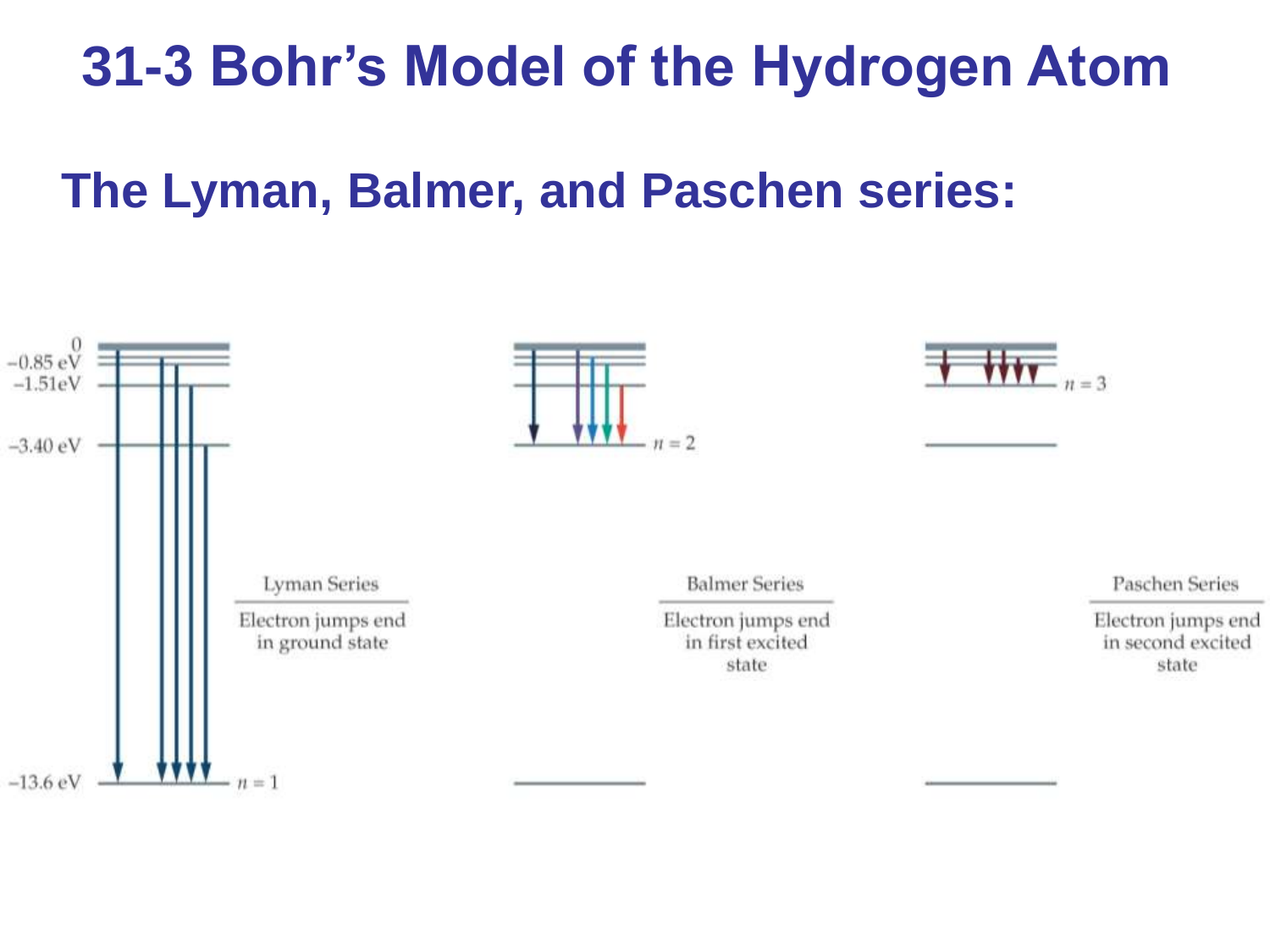**31-4 de Broglie Waves and the Bohr Model De Broglie proposed that the allowed orbits were those which comprised an integral number of wavelengths of the electron – a kind of standing wave.**

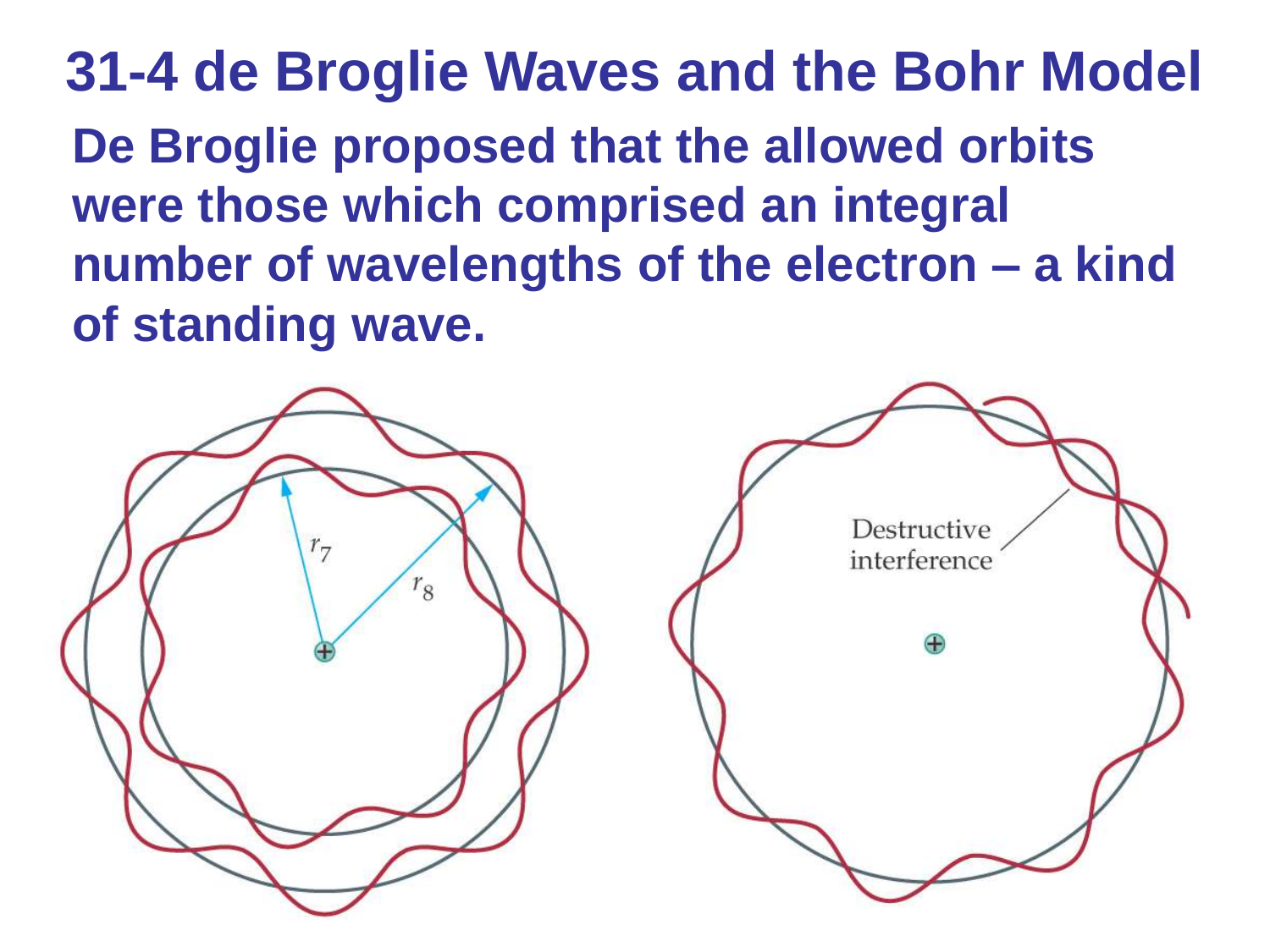# **31-4 de Broglie Waves and the Bohr Model**

**Therefore, the momentum of an electron in the**  *n***th orbit is:**

$$
p = mv = \frac{h}{\lambda} = \frac{h}{(2\pi r/n)} = \frac{nh}{2\pi r} \qquad n = 1, 2, 3, ...
$$

**And the angular momentum:**

$$
L = rmv = \frac{nh}{2\pi} \qquad n = 1, 2, 3, \ldots
$$

**Exactly as predicted.**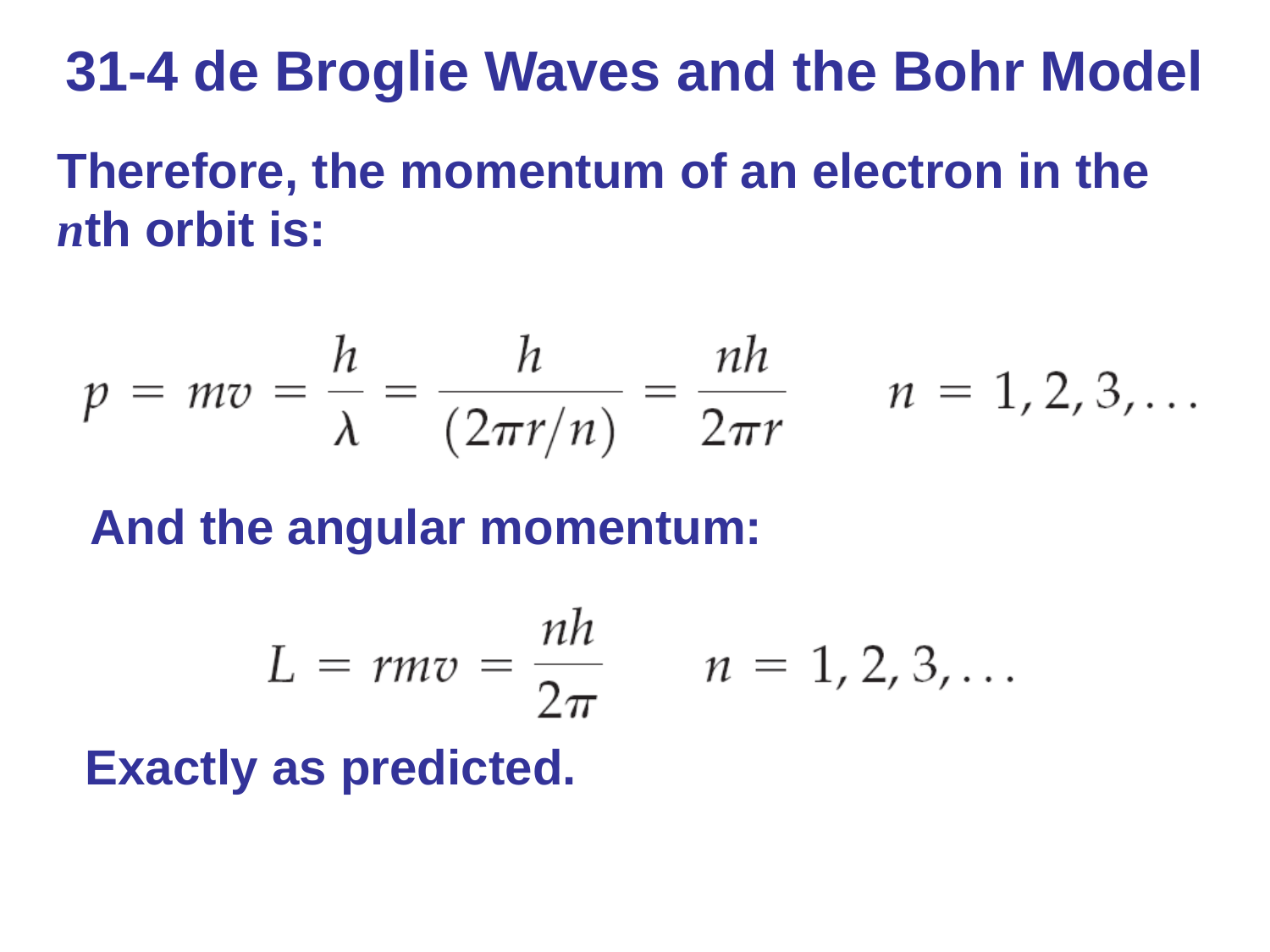**The quantum mechanical description of the atom requires four numbers:**

**1. The principal quantum number,** *n***, gives the energy of the electron.**

$$
E = (-13.6 \text{ eV})/n^2
$$

**2. The orbital angular momentum quantum number** *l***:** $\ell = 0, 1, 2, \ldots, (n - 1)$ 

$$
L = \sqrt{\ell(\ell+1)}\frac{h}{2\pi}
$$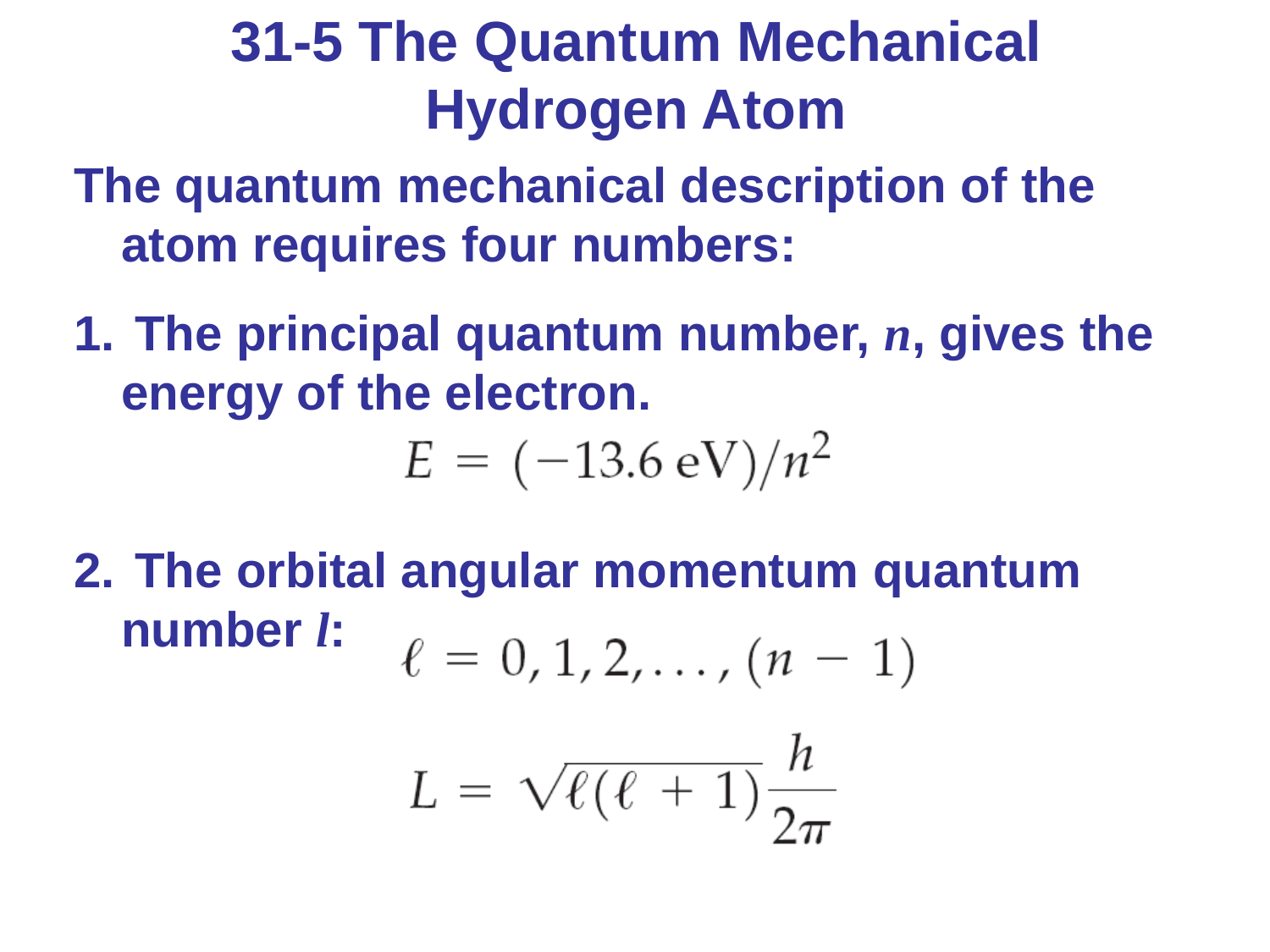**3. The magnetic quantum number, which comes into play if there is a magnetic field:**

$$
m_{\ell} = -\ell, -\ell + 1, -\ell + 2, \dots, -1, 0, 1, \dots, \ell - 2, \ell - 1, \ell
$$

$$
L_{z} = m_{\ell} \frac{h}{2\pi}
$$

**4. The electron spin number, which is an intrinsic property of the electron:**

$$
m_{\rm s} = -\frac{1}{2}, \frac{1}{2}
$$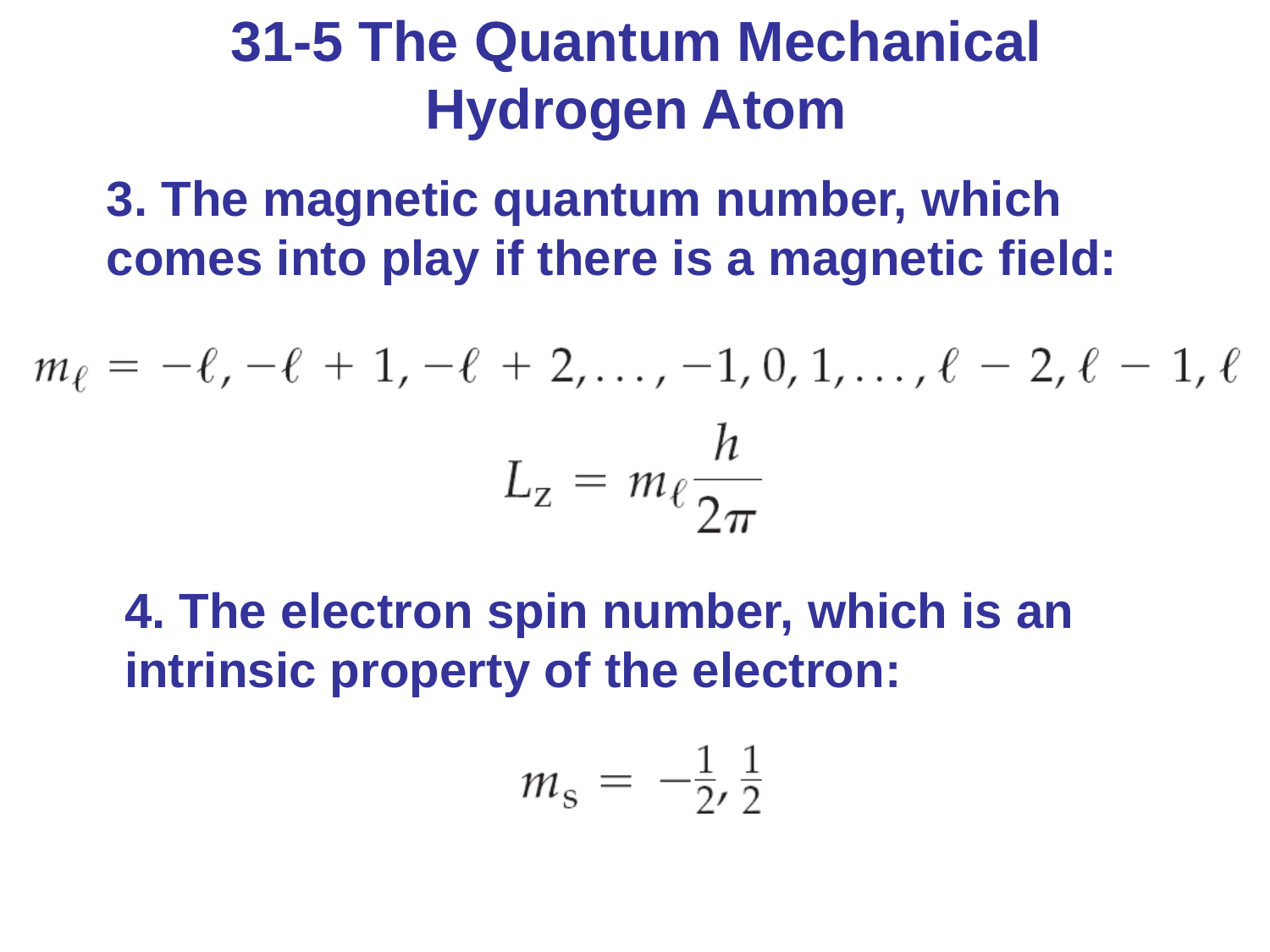**In the absence of a magnetic field, the energy-level structure is the same as given by the Bohr model.**



$$
2e^- \qquad | n = 1
$$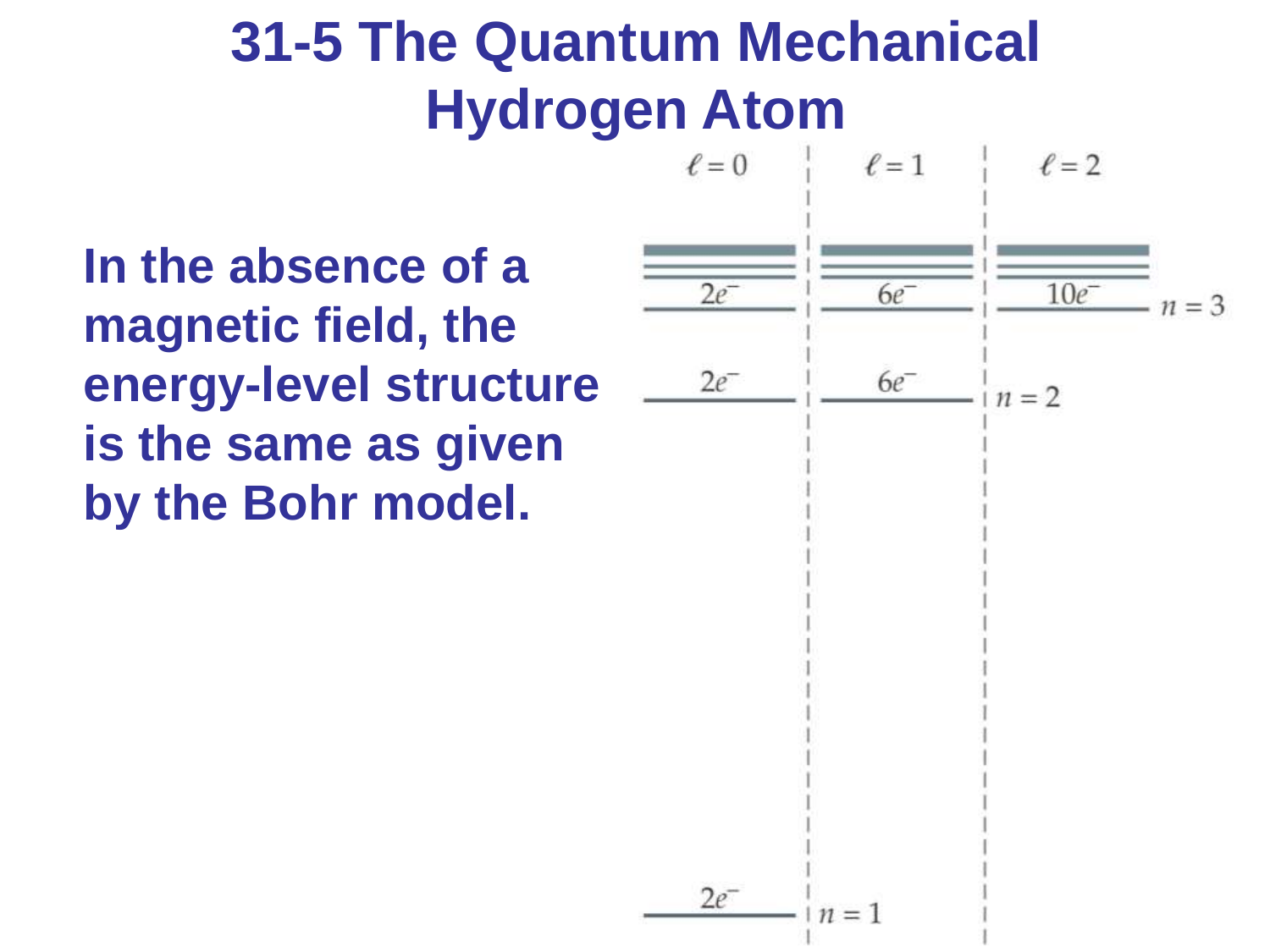## **31-5 The Quantum Mechanical Hydrogen Atom A state is defined as a particular assignment of the four quantum numbers:**

| <b>TABLE 31-2</b> States of Hydrogen for $n = 1$ and $n = 2$ |            |               |                            |
|--------------------------------------------------------------|------------|---------------|----------------------------|
| $n = 1, \ell = 0$                                            |            |               | Two states                 |
| $n = 1$                                                      | $\ell = 0$ | $m_{\ell}=0$  | $m_{\rm s} = \frac{1}{2}$  |
| $n = 1$                                                      | $\ell = 0$ | $m_{\ell}=0$  | $m_{\rm s} = -\frac{1}{2}$ |
| $n = 2, \ell = 0$                                            |            |               | Two states                 |
| $n = 2$                                                      | $\ell = 0$ | $m_{\ell}=0$  | $m_{\rm s} = \frac{1}{2}$  |
| $n = 2$                                                      | $\ell = 0$ | $m_{\ell}=0$  | $m_{\rm s} = -\frac{1}{2}$ |
| $n = 2, \ell = 1$                                            |            |               | Six states                 |
| $n = 2$                                                      | $\ell = 1$ | $m_{\ell}=1$  | $m_{\rm s} = \frac{1}{2}$  |
| $n = 2$                                                      | $\ell = 1$ | $m_{\ell}=1$  | $m_{\rm s} = -\frac{1}{2}$ |
| $n = 2$                                                      | $\ell = 1$ | $m_{\ell}=0$  | $m_{\rm s} = \frac{1}{2}$  |
| $n = 2$                                                      | $\ell = 1$ | $m_{\ell}=0$  | $m_{\rm s} = -\frac{1}{2}$ |
| $n = 2$                                                      | $\ell = 1$ | $m_{\ell}=-1$ | $m_{\rm s} = \frac{1}{2}$  |
| $n = 2$                                                      | $\ell = 1$ | $m_{\ell}=-1$ | $m_{\rm s} = -\frac{1}{2}$ |

Copyright @ 2007 Pearson Prentice Hall, Inc.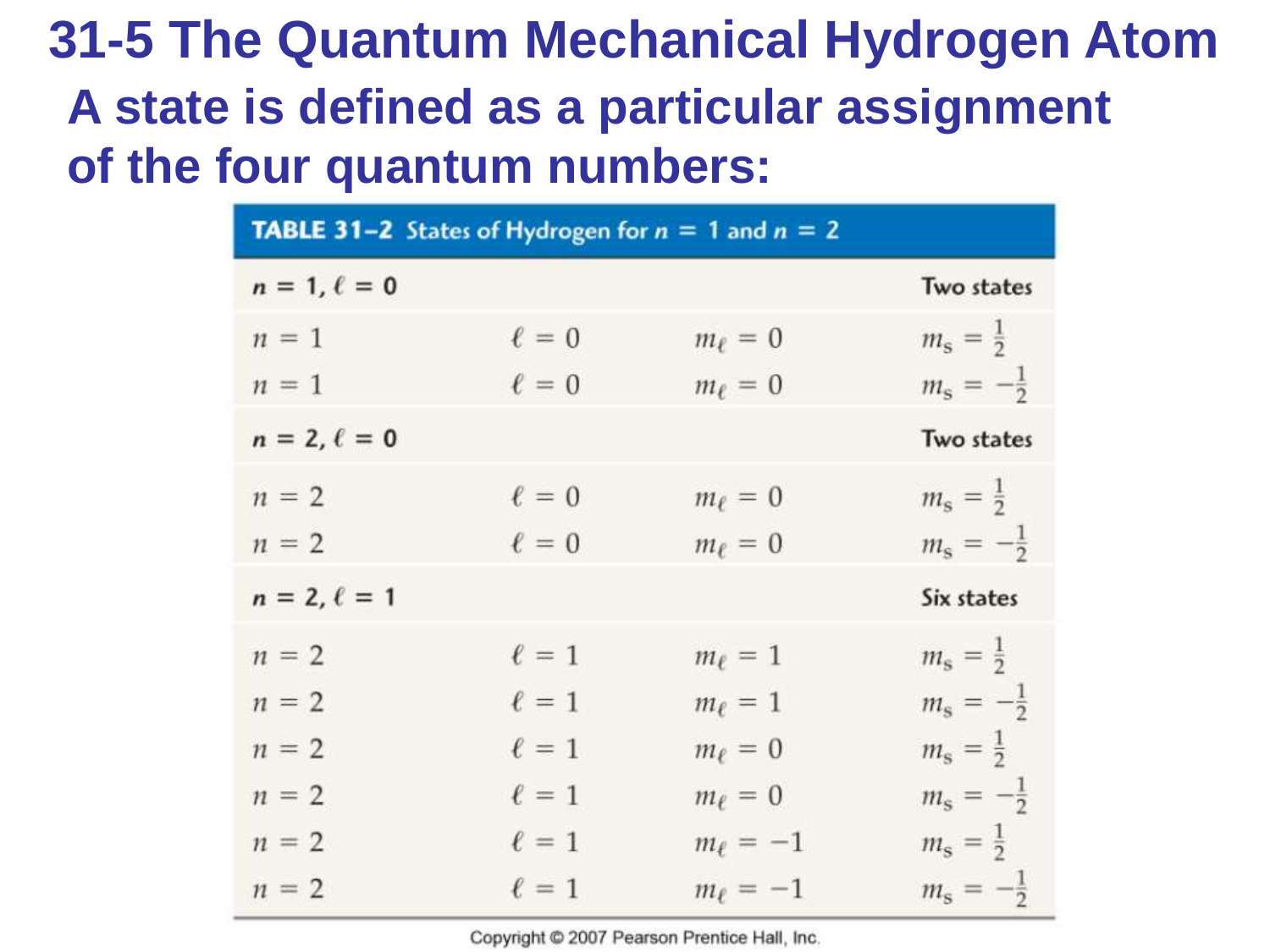**In the Schrödinger theory of quantum mechanics, the electron is described by a wave function, which gives the probability of finding the electron at a given position. This is the ground state of hydrogen.**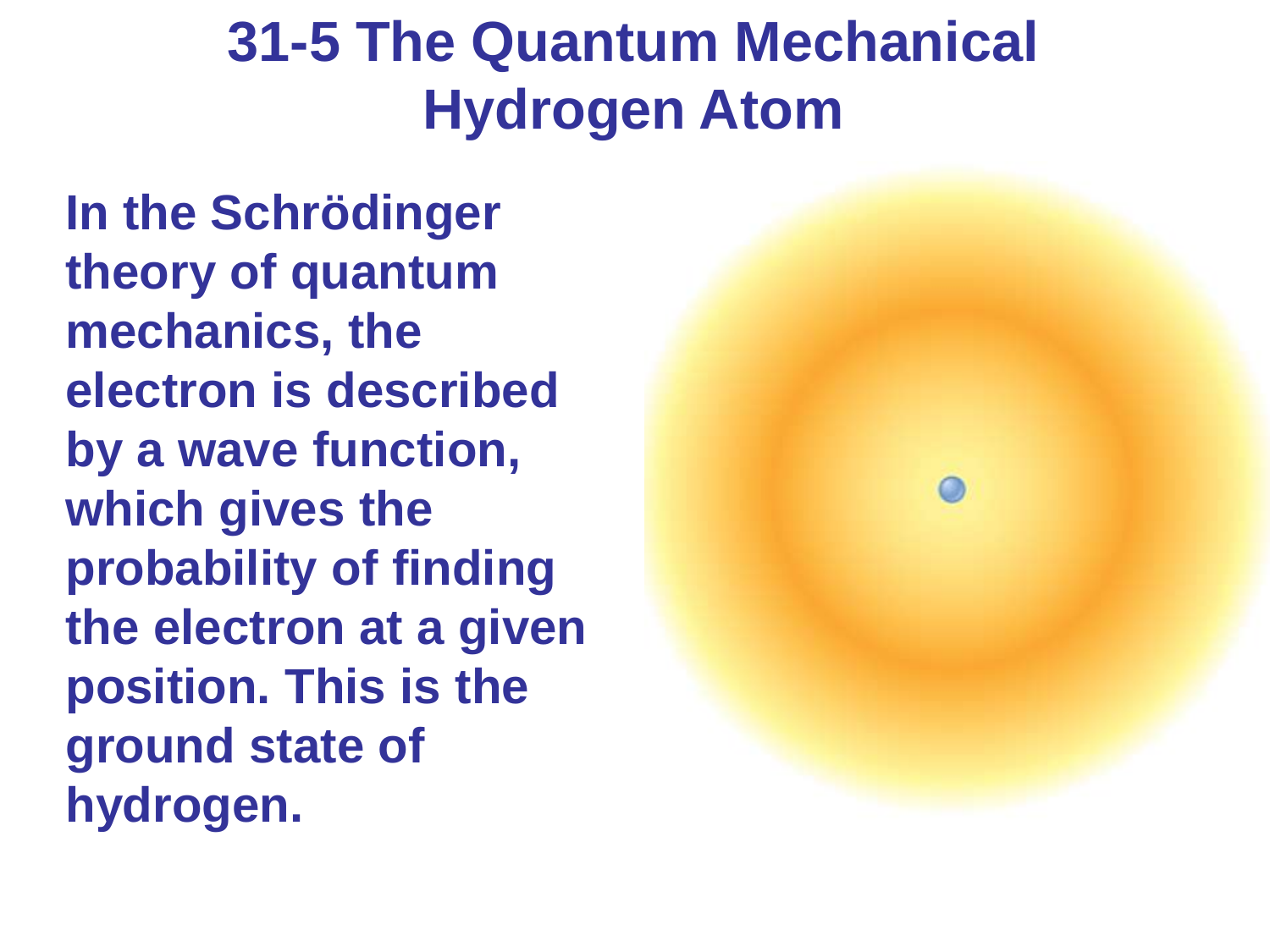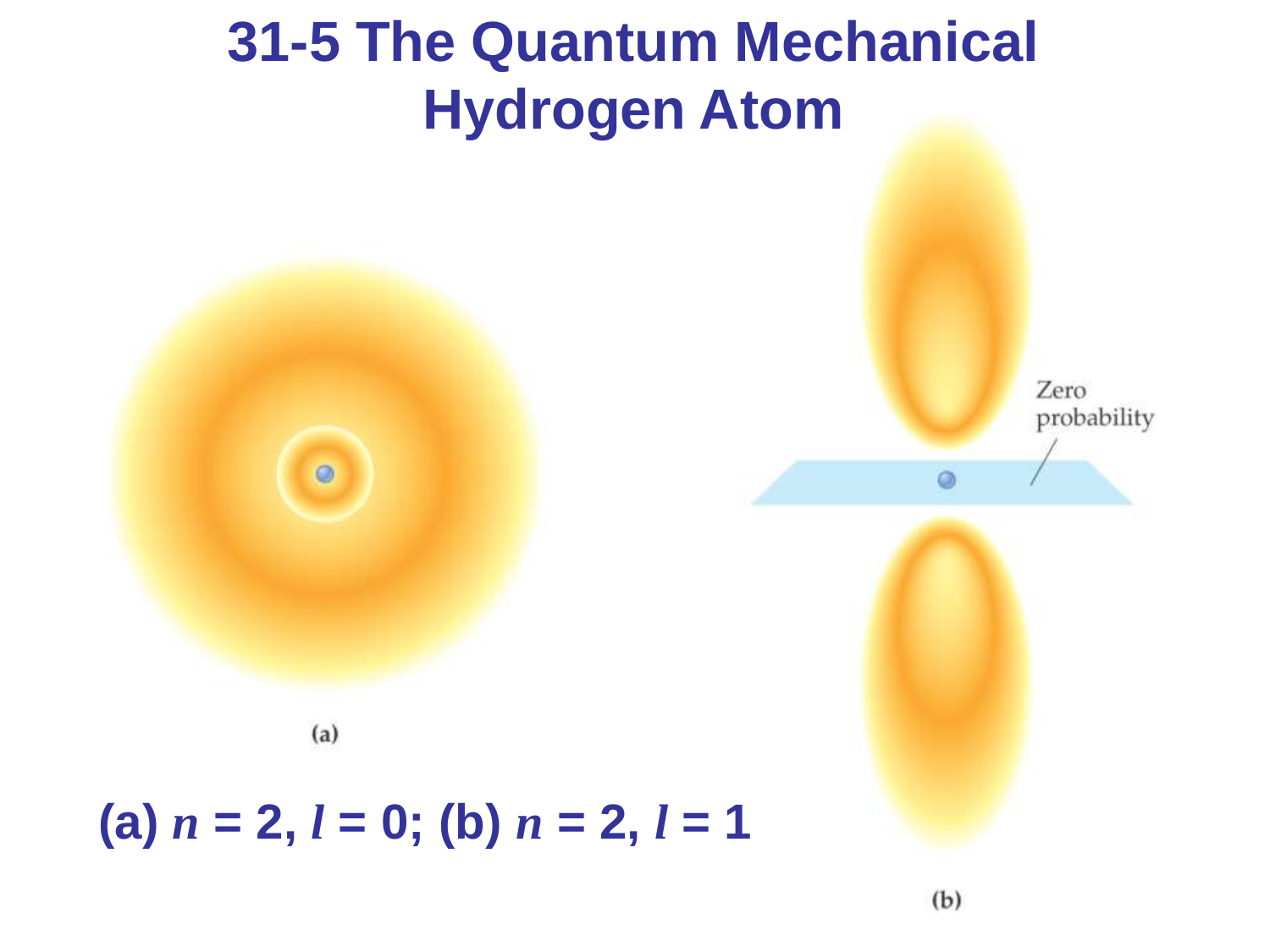**Atoms with multiple electrons are more complex, and there are no simple formulas for the energy levels. They are still characterized by the same quantum numbers.**



Subshell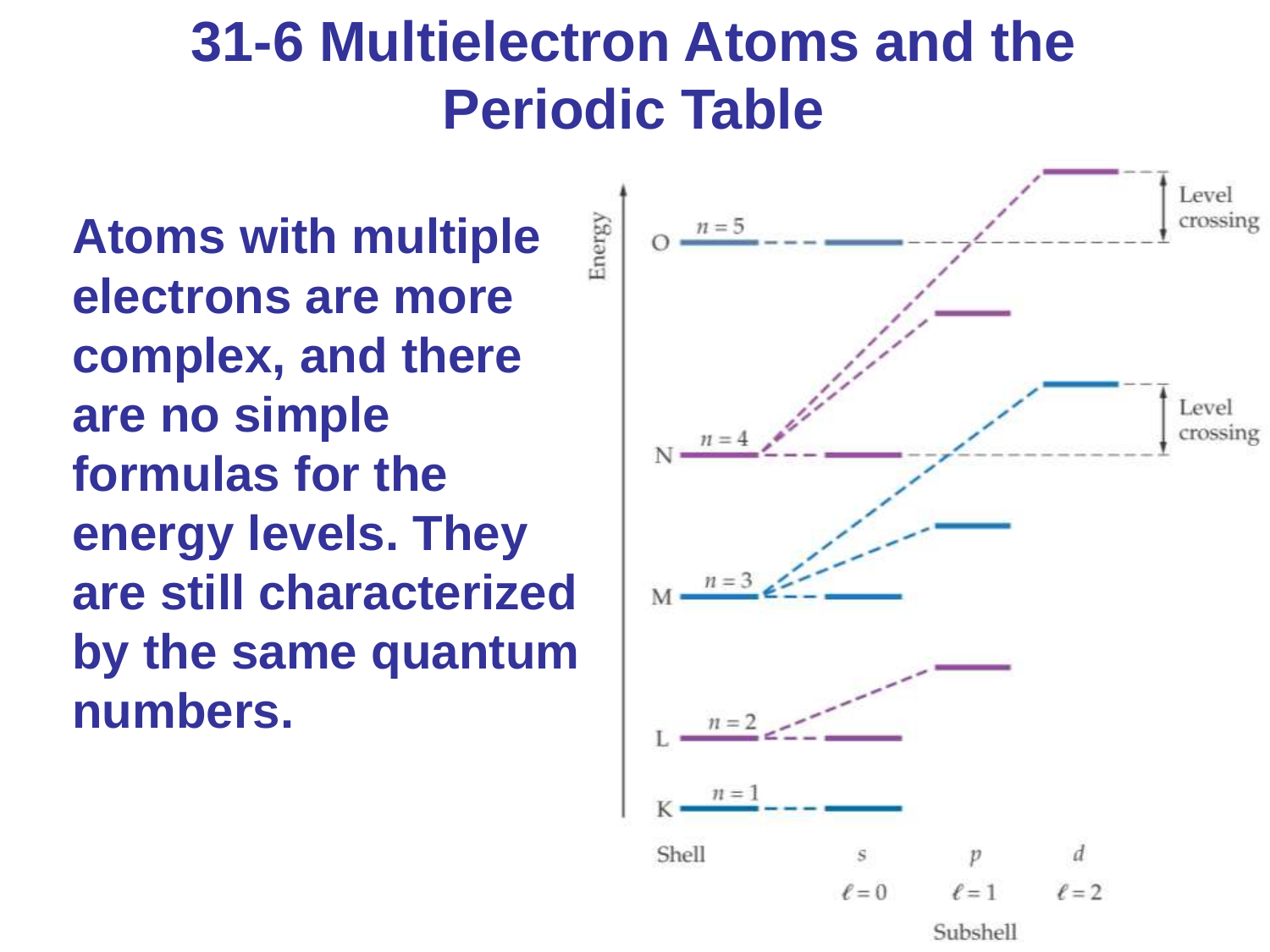**The Pauli exclusion principle states that only one electron may be in each quantum state:**

**Only one electron at a time may have a particular set of quantum numbers,** *n***,** *l***,** *m<sup>l</sup>* **, and** *m<sup>s</sup>* **. Once a particular state is occupied, other electrons are excluded from that state.**

**Therefore, if electrons are added to an atom, they must go into higher and higher energy states.**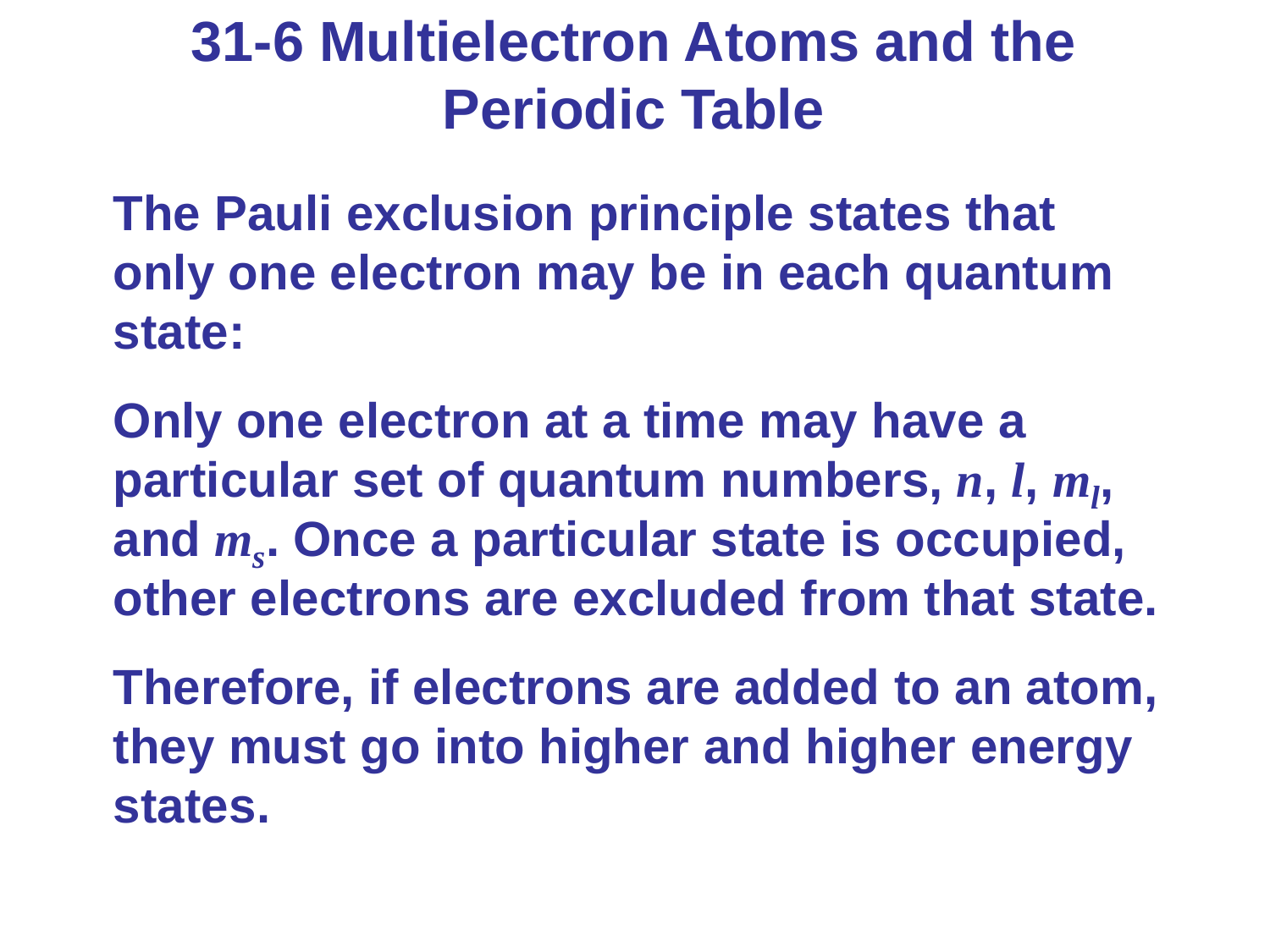**Each energy level can accommodate a certain number of electrons, depending on** *n***.** 

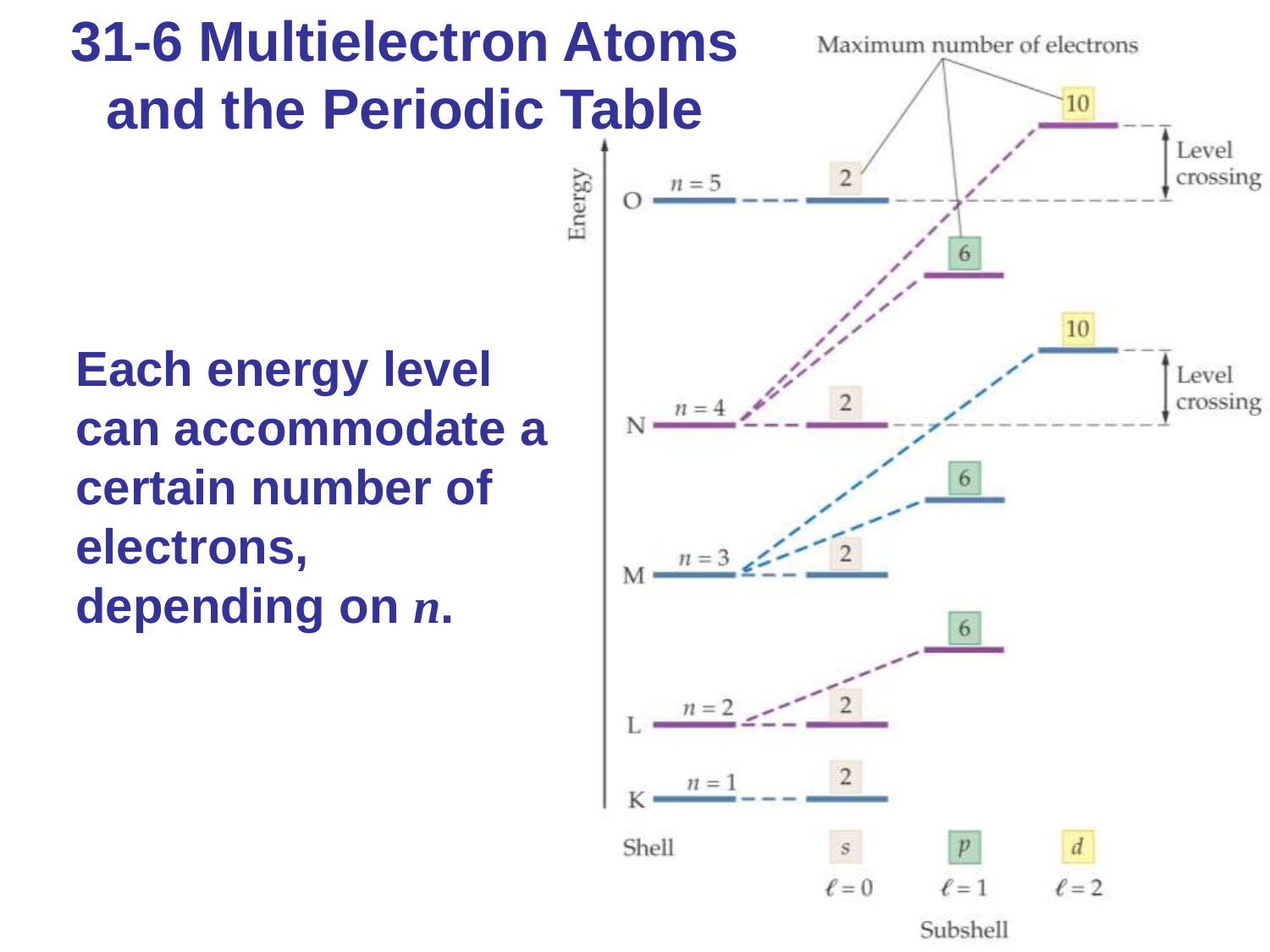**The electron arrangements are given here for the first eight elements of the periodic table:**

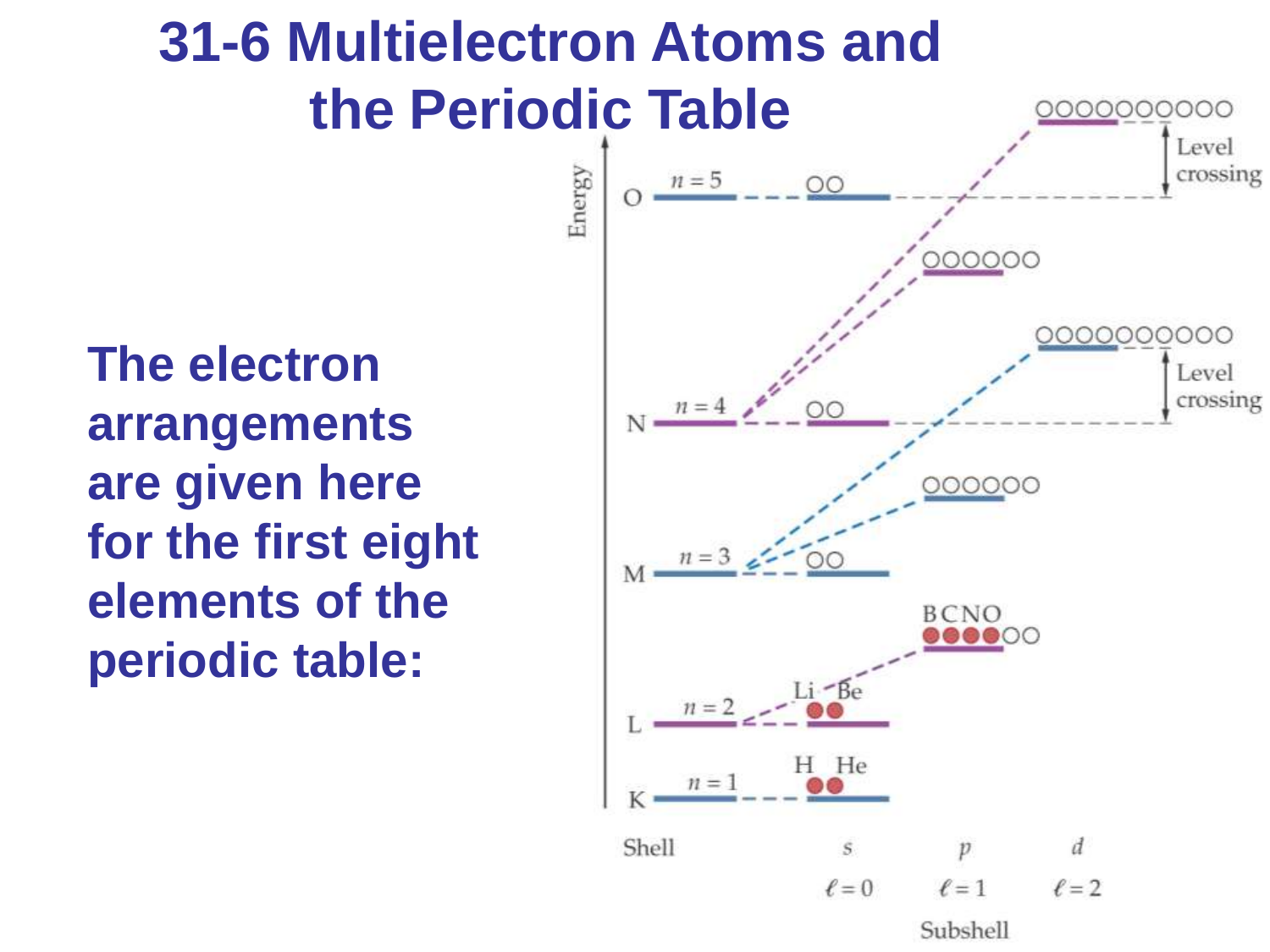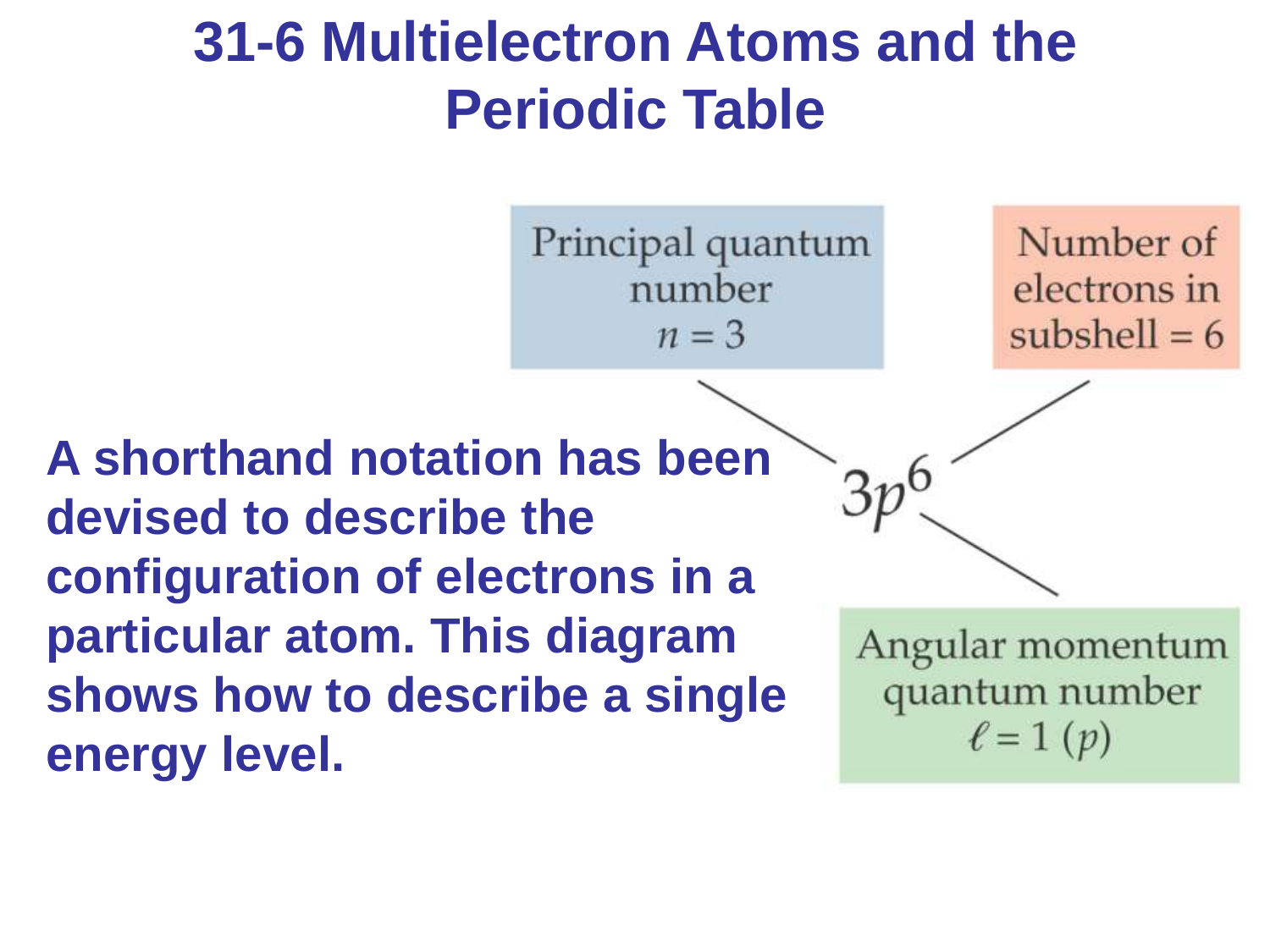**Once every occupied level is described in this way, we have a complete description of the electron configuration of the atom.**

| Atomic number  | Element        | Electronic configuration |
|----------------|----------------|--------------------------|
|                | Hydrogen (H)   | $1s^1$                   |
| 2              | Helium (He)    | $1s^2$                   |
| 3              | Lithium (Li)   | $1s^2 2s^1$              |
| $\overline{4}$ | Beryllium (Be) | $1s^2 2s^2$              |
| 5              | Boron (B)      | $1s^2 2s^2 2p^1$         |
| 6              | Carbon (C)     | $1s^2 2s^2 2p^2$         |
| 7              | Nitrogen (N)   | $1s^2 2s^2 2p^3$         |
| 8              | Oxygen $(O)$   | $1s^2 2s^2 2p^4$         |
| 9              | Fluorine (F)   | $1s^2 2s^2 2p^5$         |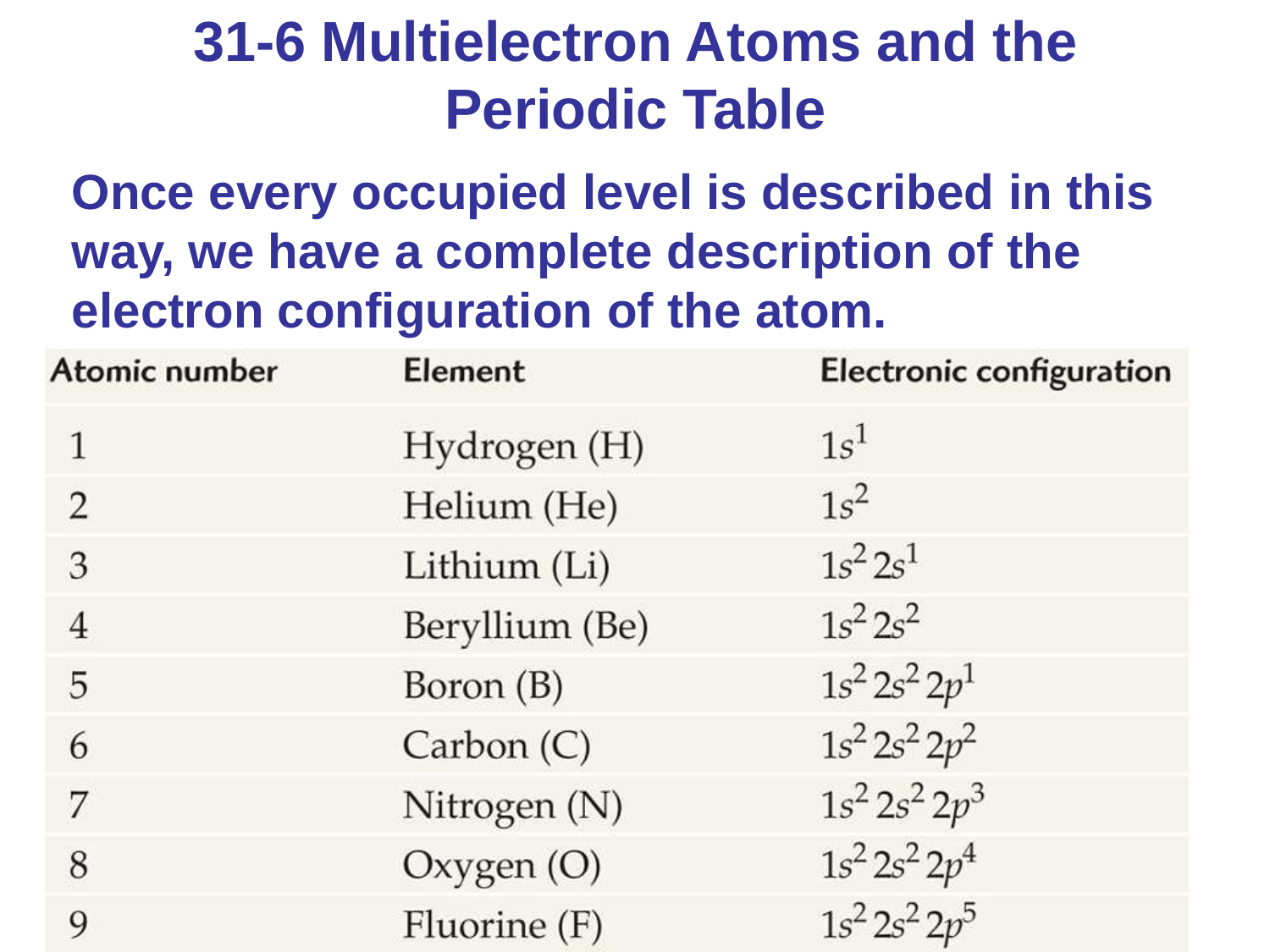**The periodic table groups elements with the same structure in their outermost shells together in columns. The description of each element is included.**

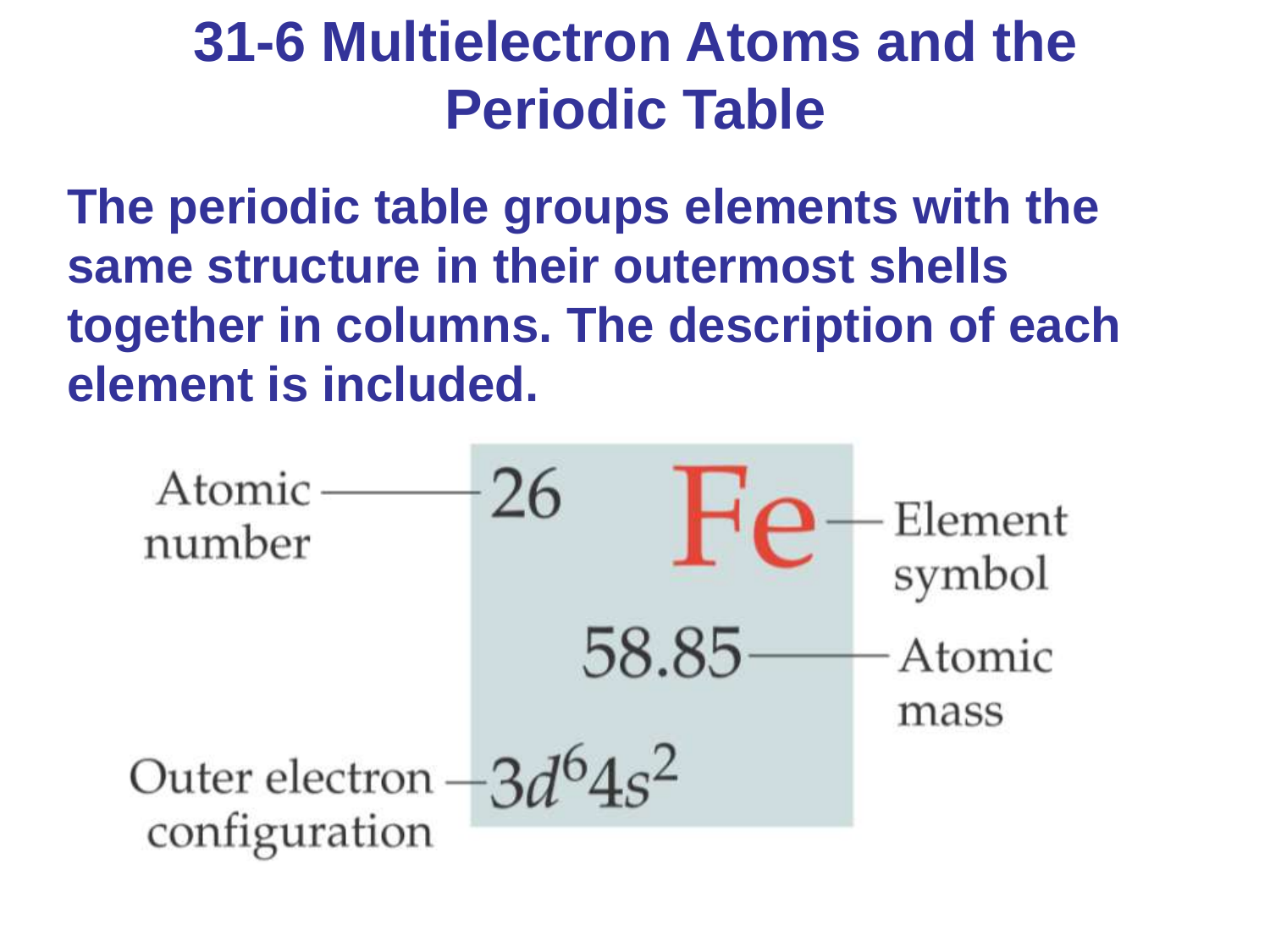|                                                                                                                                                                         |                                                                                                                                                                                                                                                                                                                                                                 |                                  | - 5<br>GROUP   GROUP | GROUP GROUP GROUP GROUP GROUP GROUP                                                                                                                                                                                                                                                                                                                                                                                                                                                                                            |                                                                                                                                       |                                          |                                  |                            |                                           |                      |                   |                                  |                                            |                             |                   |                      |                              |                       |                          |
|-------------------------------------------------------------------------------------------------------------------------------------------------------------------------|-----------------------------------------------------------------------------------------------------------------------------------------------------------------------------------------------------------------------------------------------------------------------------------------------------------------------------------------------------------------|----------------------------------|----------------------|--------------------------------------------------------------------------------------------------------------------------------------------------------------------------------------------------------------------------------------------------------------------------------------------------------------------------------------------------------------------------------------------------------------------------------------------------------------------------------------------------------------------------------|---------------------------------------------------------------------------------------------------------------------------------------|------------------------------------------|----------------------------------|----------------------------|-------------------------------------------|----------------------|-------------------|----------------------------------|--------------------------------------------|-----------------------------|-------------------|----------------------|------------------------------|-----------------------|--------------------------|
|                                                                                                                                                                         | $\mathbf{I}$<br>Transition elements                                                                                                                                                                                                                                                                                                                             |                                  |                      |                                                                                                                                                                                                                                                                                                                                                                                                                                                                                                                                |                                                                                                                                       |                                          |                                  |                            |                                           | Ш                    | IV                | v                                | VI                                         | VII                         | VIII              |                      |                              |                       |                          |
|                                                                                                                                                                         |                                                                                                                                                                                                                                                                                                                                                                 | H                                |                      |                                                                                                                                                                                                                                                                                                                                                                                                                                                                                                                                |                                                                                                                                       |                                          |                                  |                            |                                           |                      |                   |                                  |                                            |                             |                   | $\overline{2}$<br>He |                              |                       |                          |
|                                                                                                                                                                         |                                                                                                                                                                                                                                                                                                                                                                 | 1.01                             |                      |                                                                                                                                                                                                                                                                                                                                                                                                                                                                                                                                |                                                                                                                                       |                                          |                                  |                            |                                           |                      |                   |                                  |                                            |                             |                   |                      |                              |                       | 4.00                     |
|                                                                                                                                                                         | 1s                                                                                                                                                                                                                                                                                                                                                              |                                  |                      |                                                                                                                                                                                                                                                                                                                                                                                                                                                                                                                                | Atomic<br>$-26$<br>Fe-<br>- Symbol<br>5                                                                                               |                                          |                                  |                            |                                           |                      |                   |                                  |                                            |                             |                   |                      |                              |                       | $1s^2$                   |
|                                                                                                                                                                         | $\overline{3}$                                                                                                                                                                                                                                                                                                                                                  | $Li$ 4<br>6.94                   | Be<br>9.01           |                                                                                                                                                                                                                                                                                                                                                                                                                                                                                                                                | number<br>$58.85 -$<br>Atomic mass                                                                                                    |                                          |                                  |                            |                                           |                      |                   |                                  |                                            |                             | B 6<br>C<br>12.01 | N<br>14.01           | O <sub>9</sub><br>8<br>16.00 | F<br>19.00            | 10 Ne<br>20.18           |
| $\overline{c}$                                                                                                                                                          | 2s <sup>1</sup>                                                                                                                                                                                                                                                                                                                                                 |                                  | $2s^2$               | Outer electron<br>$-3d^{6}4s^{2}$                                                                                                                                                                                                                                                                                                                                                                                                                                                                                              |                                                                                                                                       |                                          |                                  |                            |                                           |                      |                   |                                  | 10.81<br>2p <sup>1</sup>                   | $2p^2$                      | 2p <sup>3</sup>   | 2p <sup>4</sup>      | $2p^5$                       | 2p <sub>0</sub>       |                          |
|                                                                                                                                                                         | 11                                                                                                                                                                                                                                                                                                                                                              | Na                               | 12 Mg                |                                                                                                                                                                                                                                                                                                                                                                                                                                                                                                                                | configuration                                                                                                                         |                                          |                                  |                            |                                           |                      |                   |                                  |                                            | 13<br>$\mathbf{A}$          | Si<br>14          | 15<br>$\mathbf{P}$   | S<br>16                      | 17<br>$\mathbf{C}$    | 18 Ar                    |
| 3                                                                                                                                                                       |                                                                                                                                                                                                                                                                                                                                                                 | 22.99                            | 24.31                |                                                                                                                                                                                                                                                                                                                                                                                                                                                                                                                                |                                                                                                                                       |                                          |                                  |                            |                                           |                      |                   |                                  |                                            | 26.98                       | 28.09             | 30.97                | 32.07                        | 35.45                 | 39.95                    |
|                                                                                                                                                                         | 3s                                                                                                                                                                                                                                                                                                                                                              |                                  | 3s <sup>2</sup>      |                                                                                                                                                                                                                                                                                                                                                                                                                                                                                                                                | $3p^2$<br>3p <sup>1</sup>                                                                                                             |                                          |                                  |                            |                                           |                      |                   |                                  |                                            | $3p^3$                      | $3p^4$            | 3p <sup>5</sup>      | 3p <sub>6</sub>              |                       |                          |
| PERIODS                                                                                                                                                                 | 19                                                                                                                                                                                                                                                                                                                                                              | K                                | 20 Ca                | 21<br>Sc                                                                                                                                                                                                                                                                                                                                                                                                                                                                                                                       | 32 Ge<br>31 Ga<br>33<br>22<br>Ti<br> 23<br>24 Cr<br>25 Mn<br> 26 <br>$27$ Co<br>28<br>Ni  <br>29 Cu<br>$30 \quad Zn$<br>v<br>Fe<br>As |                                          |                                  |                            |                                           |                      |                   |                                  | 34<br><b>Se</b>                            | 35 Br                       | 36 Kr             |                      |                              |                       |                          |
| 4                                                                                                                                                                       |                                                                                                                                                                                                                                                                                                                                                                 | 39.10                            | 40.08                | 44.96                                                                                                                                                                                                                                                                                                                                                                                                                                                                                                                          | 47.88                                                                                                                                 | 50.94                                    | 52.00                            | 54.94                      | 55.85                                     | 58.93                | 58.69             | 63.55                            | 65.39                                      | 69.72                       | 72.61             | 74.92                | 78.96                        | 79.90                 | 83.80                    |
|                                                                                                                                                                         | 4s <sup>1</sup>                                                                                                                                                                                                                                                                                                                                                 |                                  | $4s^2$               | $3d^{1}4s^{2}$                                                                                                                                                                                                                                                                                                                                                                                                                                                                                                                 | $3d^24s^2$                                                                                                                            | $3d^{3}4s^{2}$                           | $3d^{5}4s^{1}$                   | $3d^{5}4s^{2}$             | $3d^54s^2$                                | $3d^{7}4s^{2}$       | $3d^{8}4s^{2}$    | $3d^{10}4s$ <sup>1</sup>         | $3d^{10}4s^2$                              | $4p$ <sup>t</sup>           | $4p^2$            | 4p <sup>3</sup>      | 4p <sup>2</sup>              | 4p <sup>5</sup>       | 4p <sub>0</sub>          |
|                                                                                                                                                                         | 37                                                                                                                                                                                                                                                                                                                                                              | <b>Rb</b>                        | 38<br>Sr             | 39<br>Y                                                                                                                                                                                                                                                                                                                                                                                                                                                                                                                        | 40 Zr                                                                                                                                 | 41 Nb                                    | 42 Mo                            | 43 Tc                      | 44 Ru                                     | 45 Rh                | 46 Pd             | 47 Ag                            | 48 Cd                                      | 49<br>In                    | 50 Sn             | 51 Sb                | 52<br>Te                     | 53                    | 54 Xe                    |
| 5                                                                                                                                                                       |                                                                                                                                                                                                                                                                                                                                                                 | 85.47                            | 87.62<br>$5s^2$      | 88.96<br>$4d^{1}5s^{2}$                                                                                                                                                                                                                                                                                                                                                                                                                                                                                                        | 91.22<br>$4d^25s^2$                                                                                                                   | 92.91<br>4d <sup>4</sup> 5s <sup>1</sup> | 95.94<br>$4d^{5}5s$ <sup>1</sup> | (98)<br>4d <sup>5552</sup> | 101.07<br>4d <sup>7</sup> 5s <sup>1</sup> | 102.91<br>$4d^35s^1$ | 106.42<br>4d105s6 | 107.87<br>4d <sup>10581</sup>    | 112.41<br>4d <sup>10</sup> 5s <sup>2</sup> | 114.82                      | 118.71            | 121.76               | 127.60                       | 126.90                | 131.29                   |
|                                                                                                                                                                         | 5s <sup>1</sup><br>55                                                                                                                                                                                                                                                                                                                                           |                                  | 56 Ba                | 57 La                                                                                                                                                                                                                                                                                                                                                                                                                                                                                                                          | 72 Hf                                                                                                                                 | 73 Ta                                    | 74 W                             |                            |                                           | 77                   | 78 Pt             |                                  |                                            | 5p <sup>1</sup><br>81<br>TI | $5p^2$<br>82 Pb   | $5p^3$<br>83         | 5p <sup>4</sup><br>84 Po     | 5p <sup>5</sup><br>85 | 5p <sub>0</sub><br>86 Rn |
| 6                                                                                                                                                                       |                                                                                                                                                                                                                                                                                                                                                                 | $\mathbf{C}\mathbf{s}$<br>132.91 | 137.33               | 138.91                                                                                                                                                                                                                                                                                                                                                                                                                                                                                                                         | 178.49                                                                                                                                | 180.95                                   | 183.85                           | 75 Re<br>186.21            | 76 Os<br>190.2                            | <b>I</b> r<br>192.22 | 195.08            | 79 Au<br>196.97                  | 80 Hg<br>200.59                            | 204.36                      | 207.2             | Bi<br>208.98         | (209)                        | A<br>(210)            | (222)                    |
|                                                                                                                                                                         | 6s                                                                                                                                                                                                                                                                                                                                                              |                                  | $6s^2$               | $5d^{1}6s^{2}$                                                                                                                                                                                                                                                                                                                                                                                                                                                                                                                 | $5d^26s^2$                                                                                                                            | $5d^36s^2$                               | $5d^{4}6s^{2}$                   | $5d^56s^2$                 | $5d^66s^2$                                | $5d^{7}6s^{2}$       | $5d^{9}6s^{1}$    | 5d <sup>10</sup> 6s <sup>1</sup> | $5d^{10}6s^2$                              | 6p <sup>1</sup>             | $6p^2$            | $6p^3$               | $6p^4$                       | $6v^5$                | $6p^6$                   |
|                                                                                                                                                                         | 87                                                                                                                                                                                                                                                                                                                                                              | Fr                               | <b>88 Ra</b>         | 89 Ac<br>104 Rf 105 Db 106 Sg 107 Bh 108 Hs<br>109 Mt                                                                                                                                                                                                                                                                                                                                                                                                                                                                          |                                                                                                                                       |                                          |                                  |                            |                                           |                      | 110               | 111                              | 112                                        |                             | 114               |                      | 116                          |                       | 118                      |
| 7                                                                                                                                                                       |                                                                                                                                                                                                                                                                                                                                                                 | (223)                            | 226.03               | 227.03                                                                                                                                                                                                                                                                                                                                                                                                                                                                                                                         | (261)<br>ŀ÷                                                                                                                           | (262)                                    | (266)                            | (264)                      | (269)                                     | (268)                | (271)             | (272)                            | (277)                                      |                             | (289)             |                      | (289)                        |                       | (293)                    |
|                                                                                                                                                                         | 7s <sup>1</sup>                                                                                                                                                                                                                                                                                                                                                 |                                  | $7s^2$               | $6d^{17s^{2}}$                                                                                                                                                                                                                                                                                                                                                                                                                                                                                                                 | $6d^27s^2$                                                                                                                            | $6d^{3}7s^{2}$                           | $6d^{4}7s^{2}$                   | $6d^{5}7s^{2}$             | 6d <sup>6</sup> 7s <sup>2</sup>           | $6d^77s^2$           |                   |                                  |                                            |                             |                   |                      |                              |                       |                          |
|                                                                                                                                                                         |                                                                                                                                                                                                                                                                                                                                                                 |                                  |                      |                                                                                                                                                                                                                                                                                                                                                                                                                                                                                                                                |                                                                                                                                       |                                          |                                  |                            |                                           |                      |                   |                                  |                                            |                             |                   |                      |                              |                       |                          |
|                                                                                                                                                                         |                                                                                                                                                                                                                                                                                                                                                                 |                                  |                      |                                                                                                                                                                                                                                                                                                                                                                                                                                                                                                                                |                                                                                                                                       |                                          |                                  |                            |                                           |                      |                   |                                  |                                            |                             |                   |                      |                              |                       |                          |
|                                                                                                                                                                         |                                                                                                                                                                                                                                                                                                                                                                 |                                  |                      |                                                                                                                                                                                                                                                                                                                                                                                                                                                                                                                                |                                                                                                                                       |                                          |                                  |                            |                                           |                      |                   |                                  |                                            |                             |                   |                      |                              |                       |                          |
|                                                                                                                                                                         |                                                                                                                                                                                                                                                                                                                                                                 |                                  |                      |                                                                                                                                                                                                                                                                                                                                                                                                                                                                                                                                |                                                                                                                                       |                                          |                                  |                            |                                           |                      |                   |                                  |                                            |                             |                   |                      |                              |                       |                          |
|                                                                                                                                                                         |                                                                                                                                                                                                                                                                                                                                                                 |                                  |                      |                                                                                                                                                                                                                                                                                                                                                                                                                                                                                                                                |                                                                                                                                       |                                          |                                  |                            |                                           |                      |                   |                                  |                                            |                             |                   |                      |                              |                       |                          |
| 59 Pr<br>60 Nd<br>61 Pm<br>62 Sm<br>63 Eu<br>64 Gd<br>$65$ Tb<br>67 Ho<br>68<br>69 Tm<br>58<br>66 Dy<br>Er<br>70 Yb<br>$71$ Lu<br>Ce                                    |                                                                                                                                                                                                                                                                                                                                                                 |                                  |                      |                                                                                                                                                                                                                                                                                                                                                                                                                                                                                                                                |                                                                                                                                       |                                          |                                  |                            |                                           |                      |                   |                                  |                                            |                             |                   |                      |                              |                       |                          |
| 157.25<br>140.12<br>144.24<br>151.96<br>158.93<br>162.50<br>164.93<br>167.26<br>173.04<br>140.91<br>(145)<br>150.36<br>168.93<br>174.97<br>$\frac{m}{N}$<br>Lanthanides |                                                                                                                                                                                                                                                                                                                                                                 |                                  |                      |                                                                                                                                                                                                                                                                                                                                                                                                                                                                                                                                |                                                                                                                                       |                                          |                                  |                            |                                           |                      |                   |                                  |                                            |                             |                   |                      |                              |                       |                          |
|                                                                                                                                                                         | $4f^{5}6s^{2}$<br>$4f^{6}6s^{2}$<br>4f76s <sup>2</sup><br>4f <sup>10</sup> 6s <sup>2</sup><br>$4f^{12}6s^2$<br>4f <sup>13</sup> 6s <sup>2</sup><br>$4f^{14}6s^2$<br>$4f^36s^2$<br>$4f^46s^2$<br>5d'4f76s2<br>5d <sup>1</sup> 4f <sup>8</sup> 6s<br>$4f^{11}6s^2$<br>$6d^{1}4f^{14}6s^{2}$<br>$5d$ <sup>1</sup> 4f <sup>1</sup> 6s <sup>2</sup><br>102 No 103 Lr |                                  |                      |                                                                                                                                                                                                                                                                                                                                                                                                                                                                                                                                |                                                                                                                                       |                                          |                                  |                            |                                           |                      |                   |                                  |                                            |                             |                   |                      |                              |                       |                          |
|                                                                                                                                                                         |                                                                                                                                                                                                                                                                                                                                                                 |                                  | 90 Th<br>232.04      | 91 Pa<br>231.04                                                                                                                                                                                                                                                                                                                                                                                                                                                                                                                | 92<br>U<br>238.03                                                                                                                     | 93 Np<br>237.05                          | 94 Pu<br>(244)                   | 95 Am<br>(243)             | 96 Cm<br>(247)                            | 97 Bk<br>(247)       | 98 Cf<br>(251)    | 99 Es<br>(252)                   | 100 Fm<br>(257)                            | 101 Md<br>(258)             | (259)             | (262)                | Actinides                    |                       |                          |
|                                                                                                                                                                         |                                                                                                                                                                                                                                                                                                                                                                 |                                  | $6d^27s^2$           | 5f <sup>2</sup> 6d <sup>1</sup> 7s <sup>2</sup><br>5f46d17s2<br>5f76d07s2<br>$5f^{8}6d^{17}s^{2}$<br>5f <sup>10</sup> 6d <sup>0</sup> 7s <sup>2</sup><br>5/ <sup>146</sup> d <sup>0</sup> 7s <sup>2</sup> 5/ <sup>14</sup> 6d <sup>1</sup> 7s <sup>2</sup><br>5/36d <sup>1</sup> 7s <sup>2</sup><br>5f <sup>6</sup> 6d <sup>0</sup> 7s <sup>2</sup><br>$5f$ <sup>7</sup> 6d <sup>1</sup> 7s <sup>2</sup><br>5s <sup>11</sup> 6d <sup>0</sup> 7s <sup>2</sup><br>5f <sup>12</sup> 6d <sup>0</sup> 7s <sup>2</sup><br>5/136/0752 |                                                                                                                                       |                                          |                                  |                            |                                           |                      |                   |                                  |                                            |                             |                   |                      |                              |                       |                          |
|                                                                                                                                                                         |                                                                                                                                                                                                                                                                                                                                                                 |                                  |                      |                                                                                                                                                                                                                                                                                                                                                                                                                                                                                                                                |                                                                                                                                       |                                          |                                  |                            |                                           |                      |                   |                                  |                                            |                             |                   |                      |                              |                       |                          |

Copyright © 2007 Pearson Prentice Hall, Inc.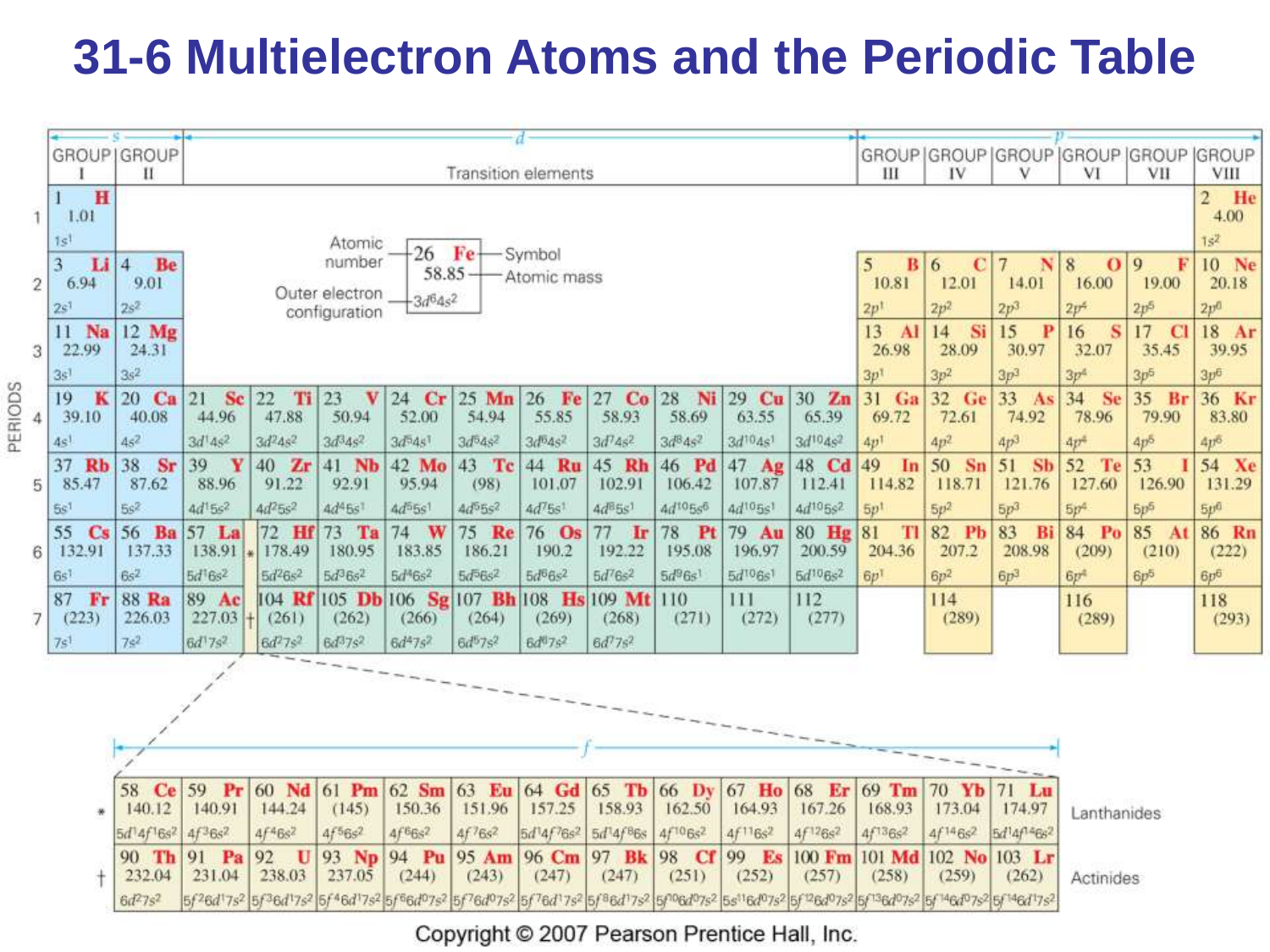$012$ 



**X-rays are emitted when highly energetic electrons strike a metal target. If the electrons have enough energy, they can knock out a K-shell (** $n = 1$ **) electron in a multielectron atom. Due to the large charge of the nucleus, this can take an energy of tens of thousands of electron volts.**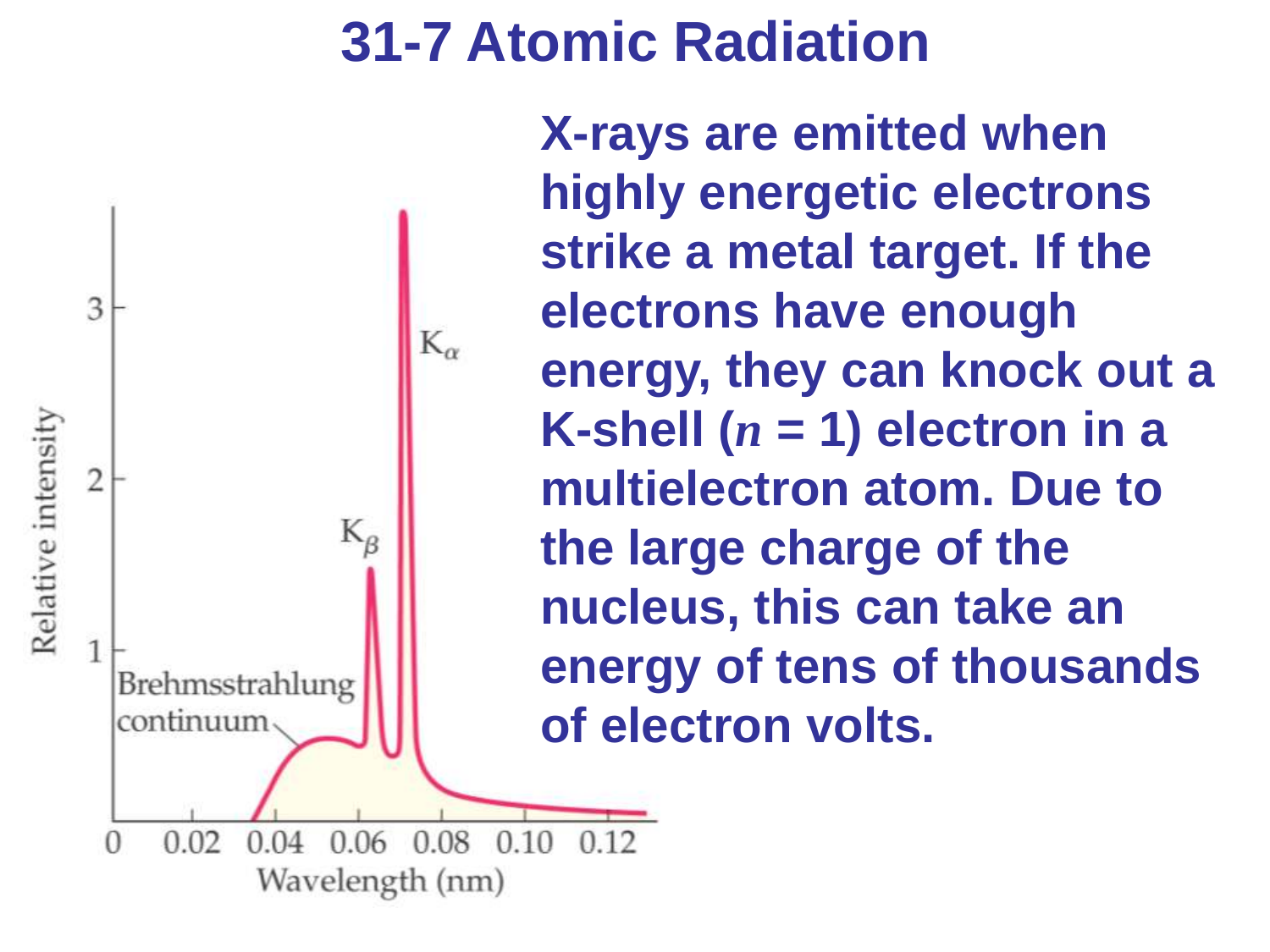### **X-rays are used for medical imaging, among other applications.**

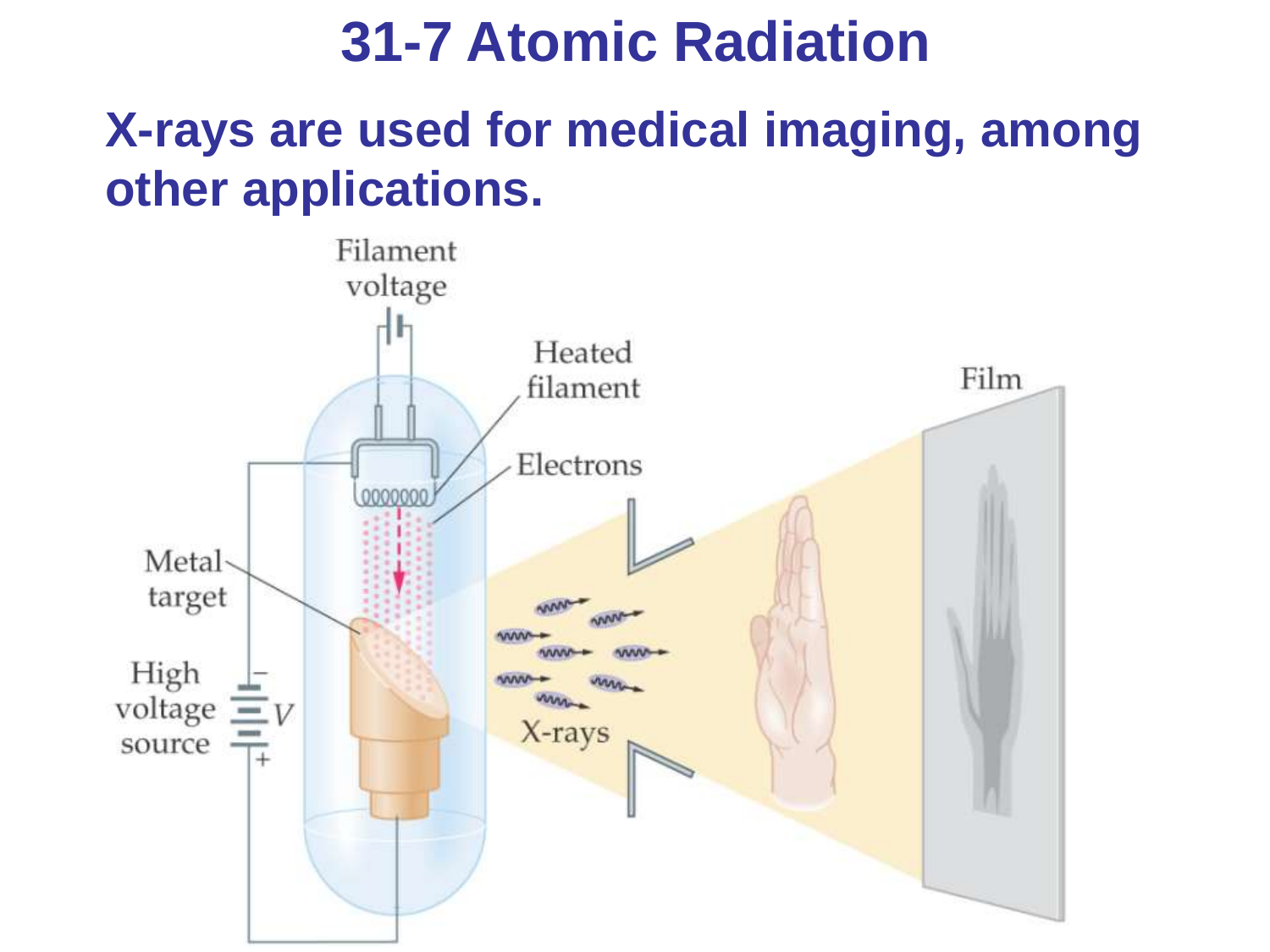**The energy of a K-shell electron is given by:**

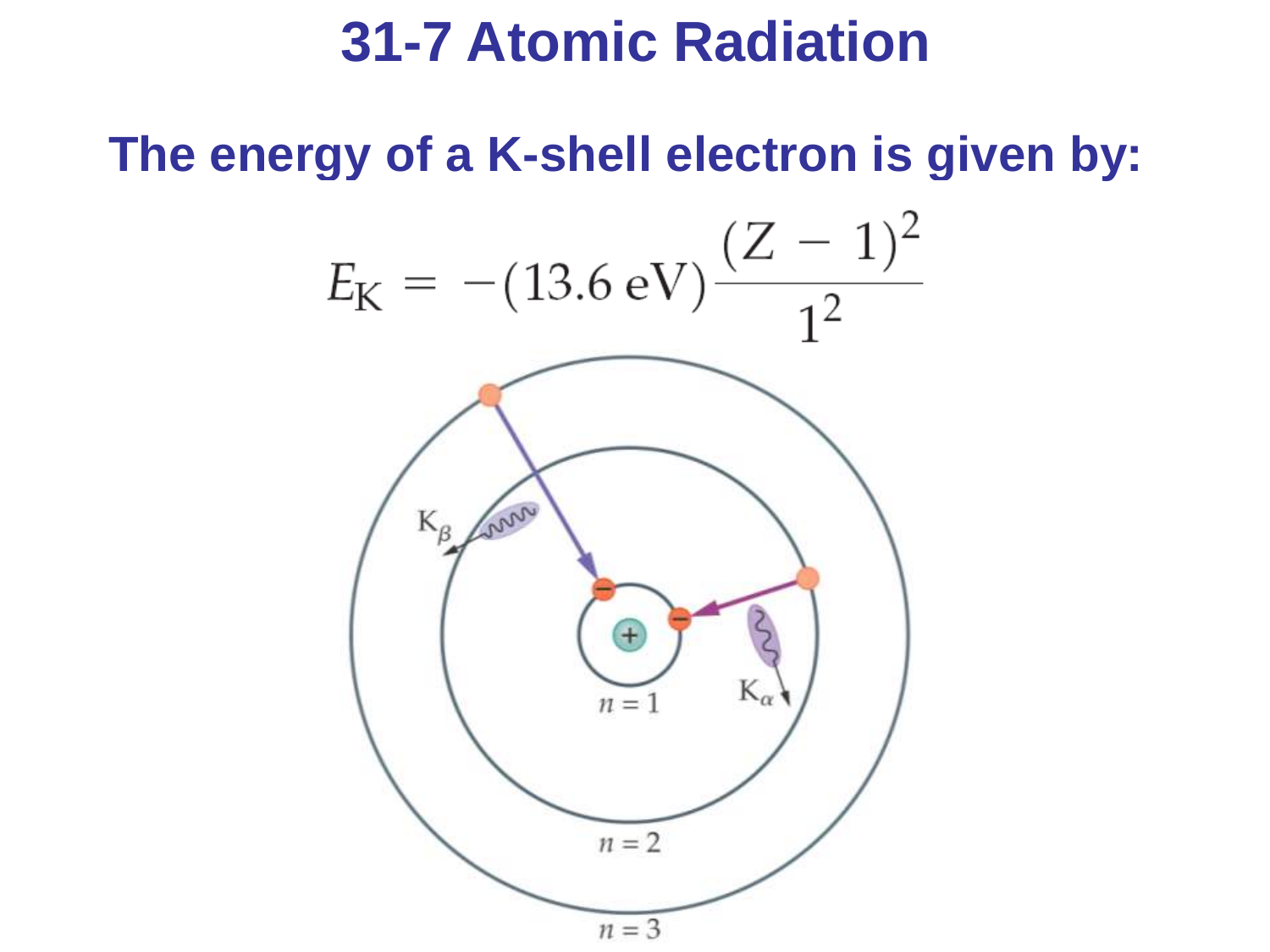**The word "laser" is an acronym for light amplification by the stimulated emission of radiation.**

**Spontaneous emission occurs when an electron in an excited state drops to a lower state, emitting a photon in the process. The photons are emitted in random directions.**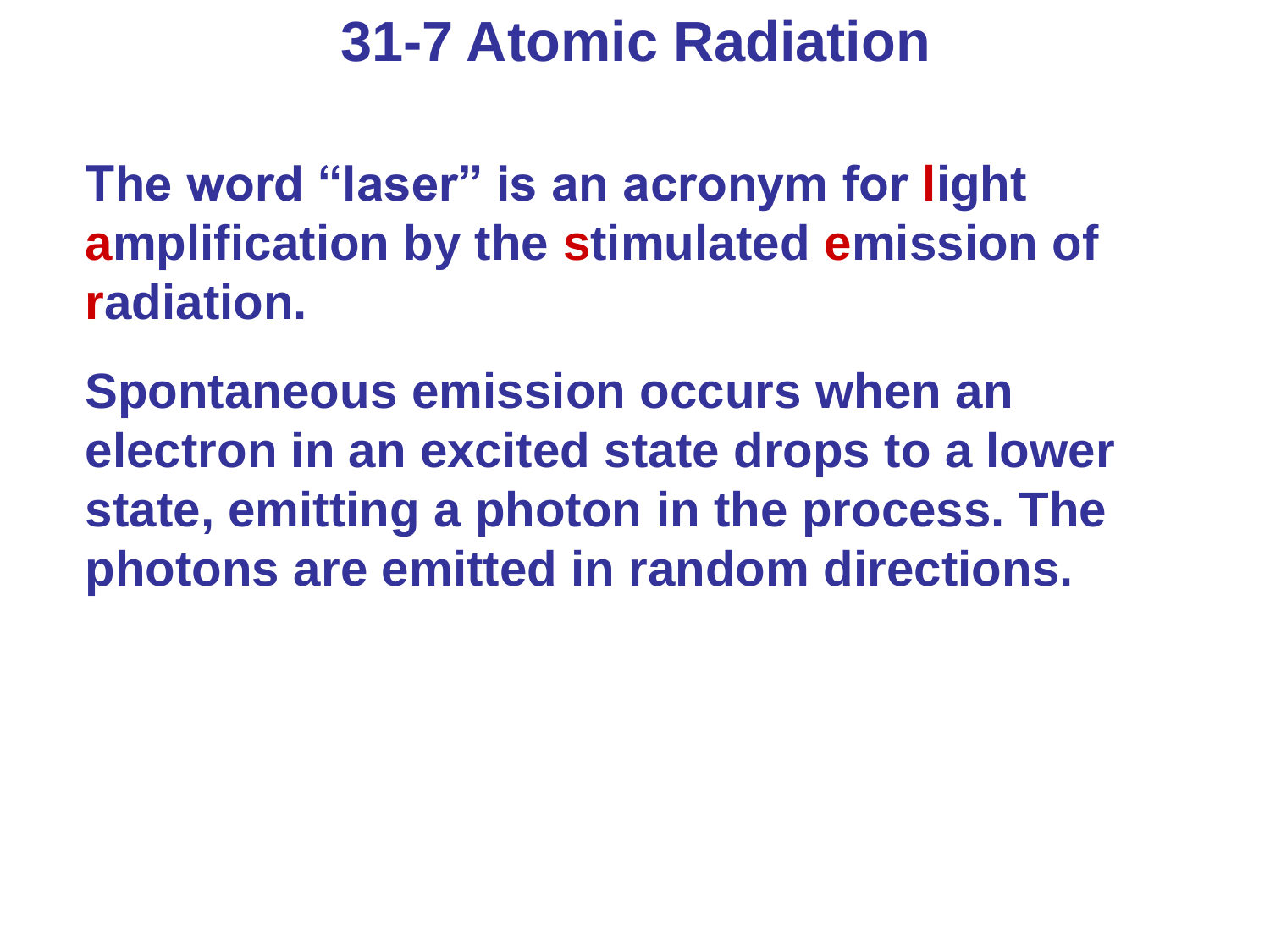**Stimulated emission occurs when the atom is bombarded with photons of the emission wavelength; this stimulates the transition to occur.**

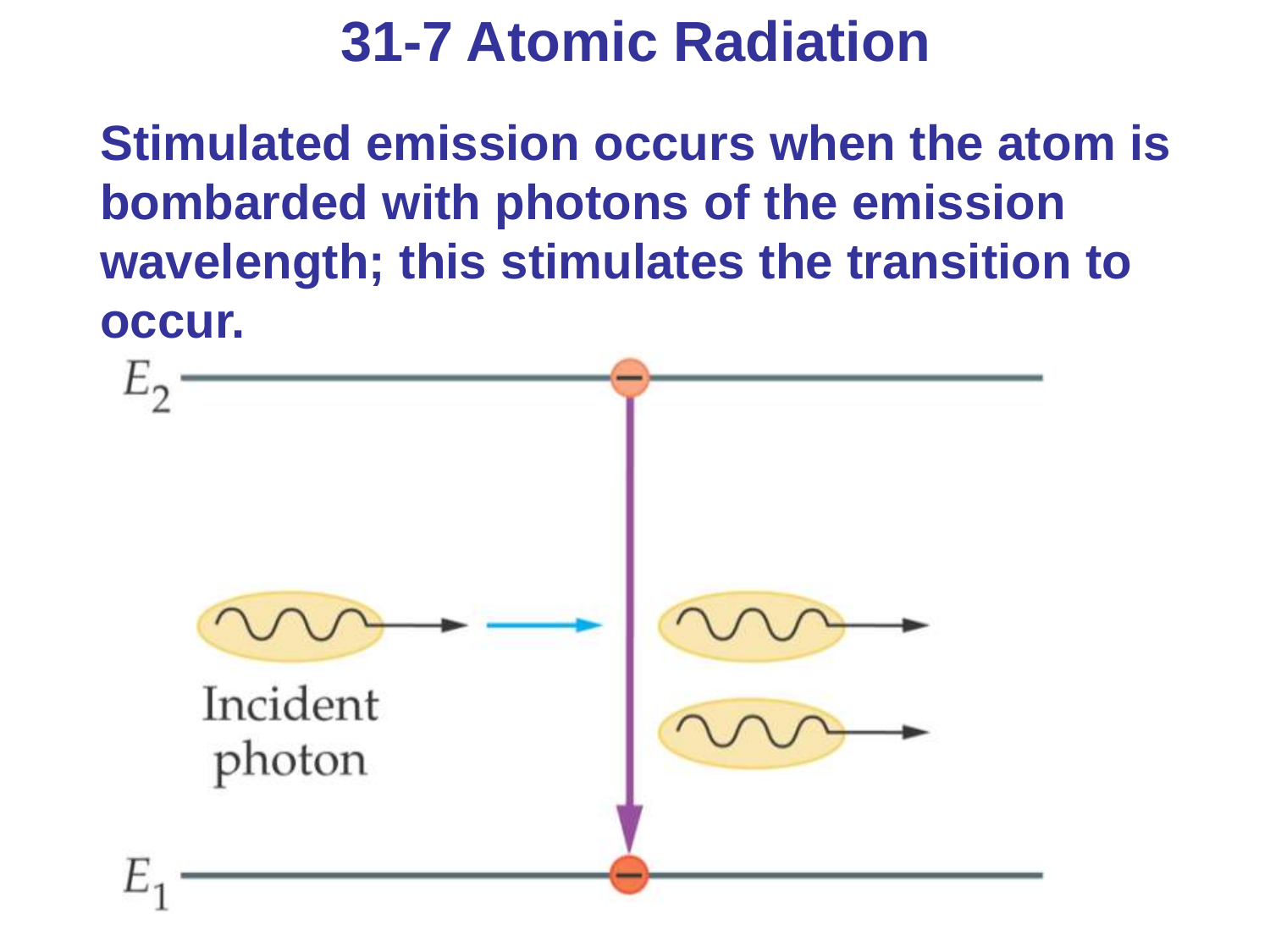**The stimulated emission is in the same direction as the incident photon, and the photons have the same phase. Since one incoming photon produces two outgoing photons, the light intensity is amplified.**

**This process will not sustain itself unless there is a continuing supply of atoms in excited states. This is ensured by exciting electrons into metastable states – excited states that cannot decay directly to the ground state and therefore have relatively long lifetimes.**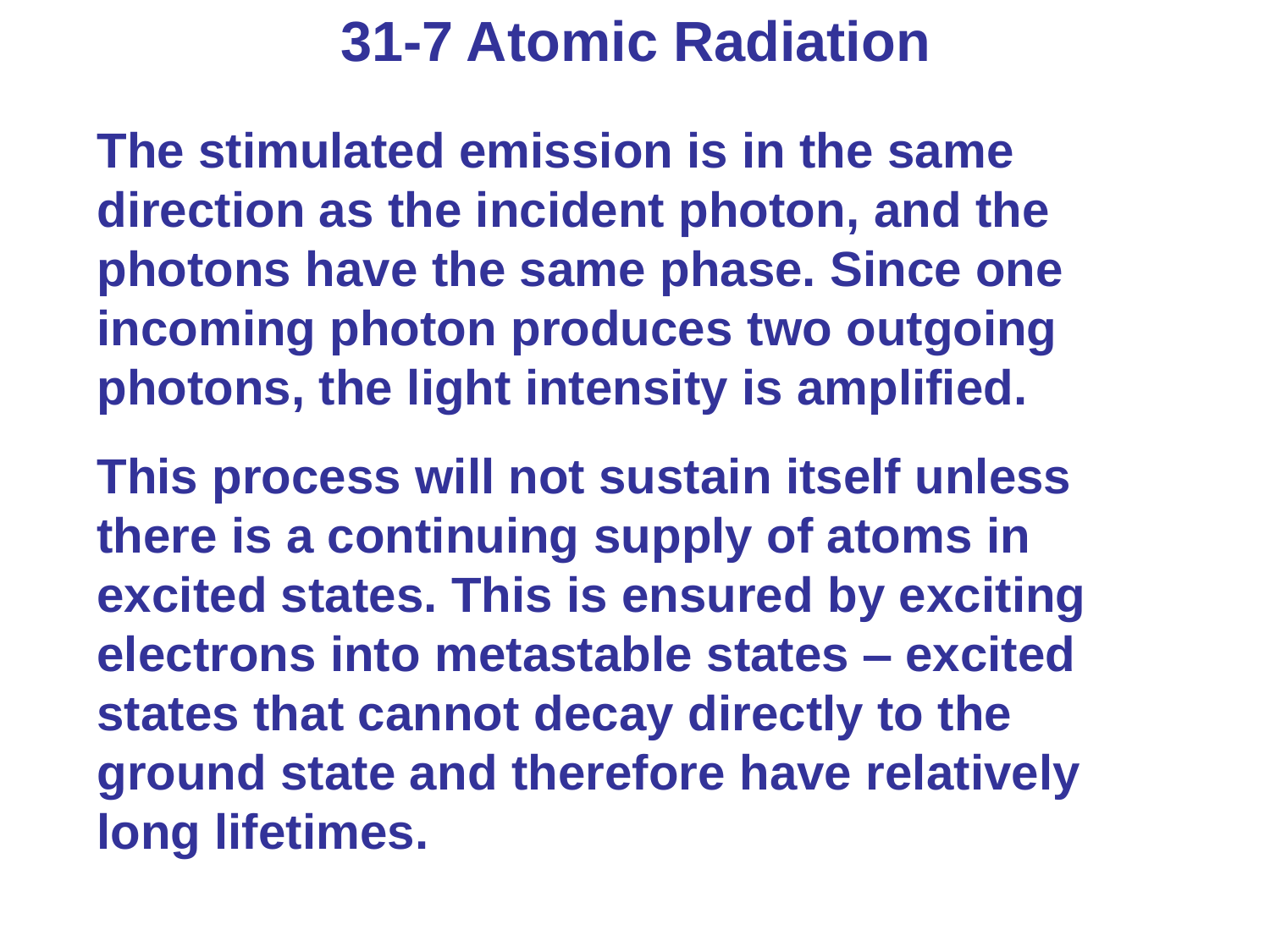#### **This diagram shows the energy levels involved in a helium-neon laser.**

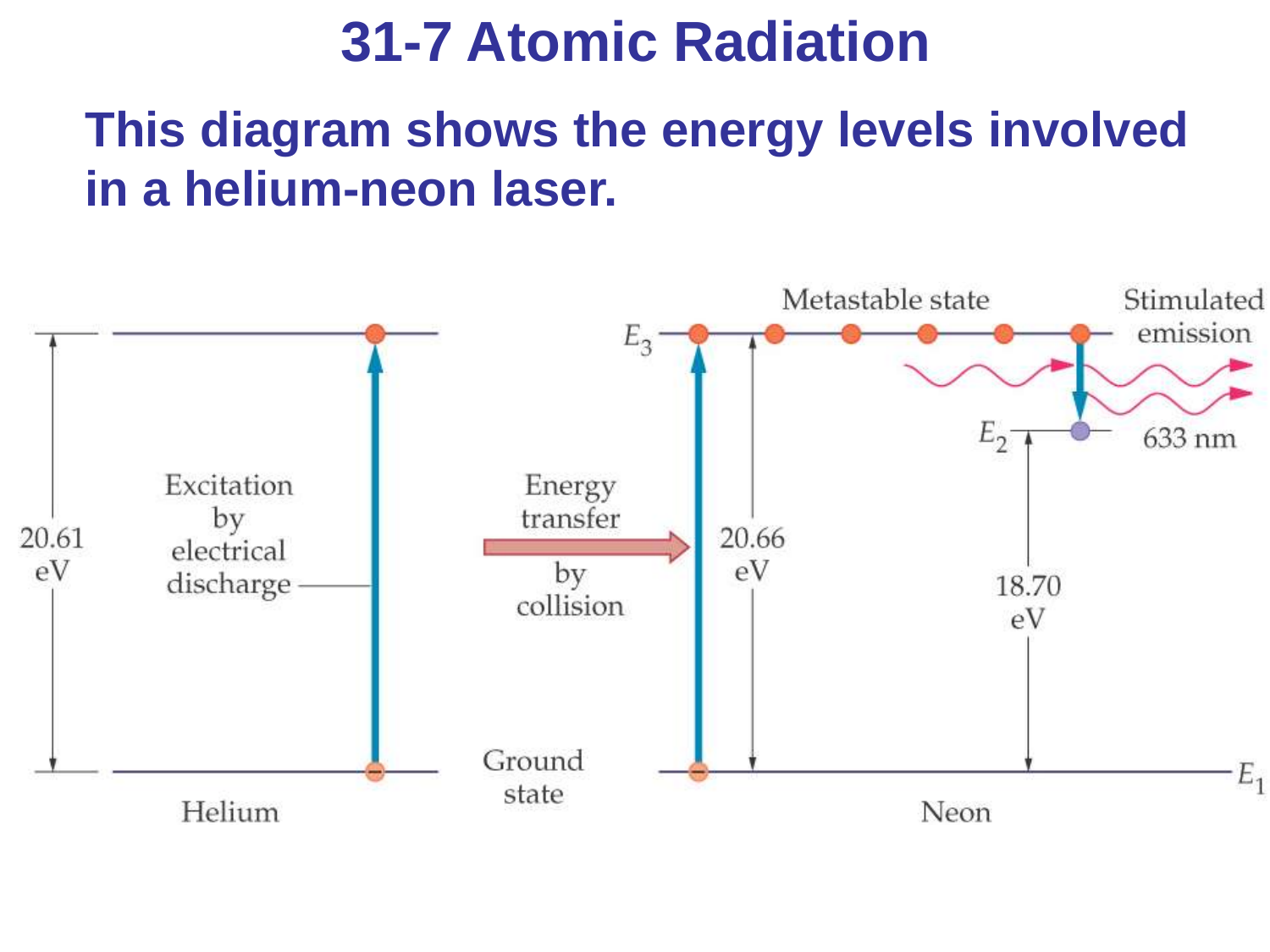**The coherence of laser light is critical in the manufacture of holograms, as information is contained in the interference pattern.**

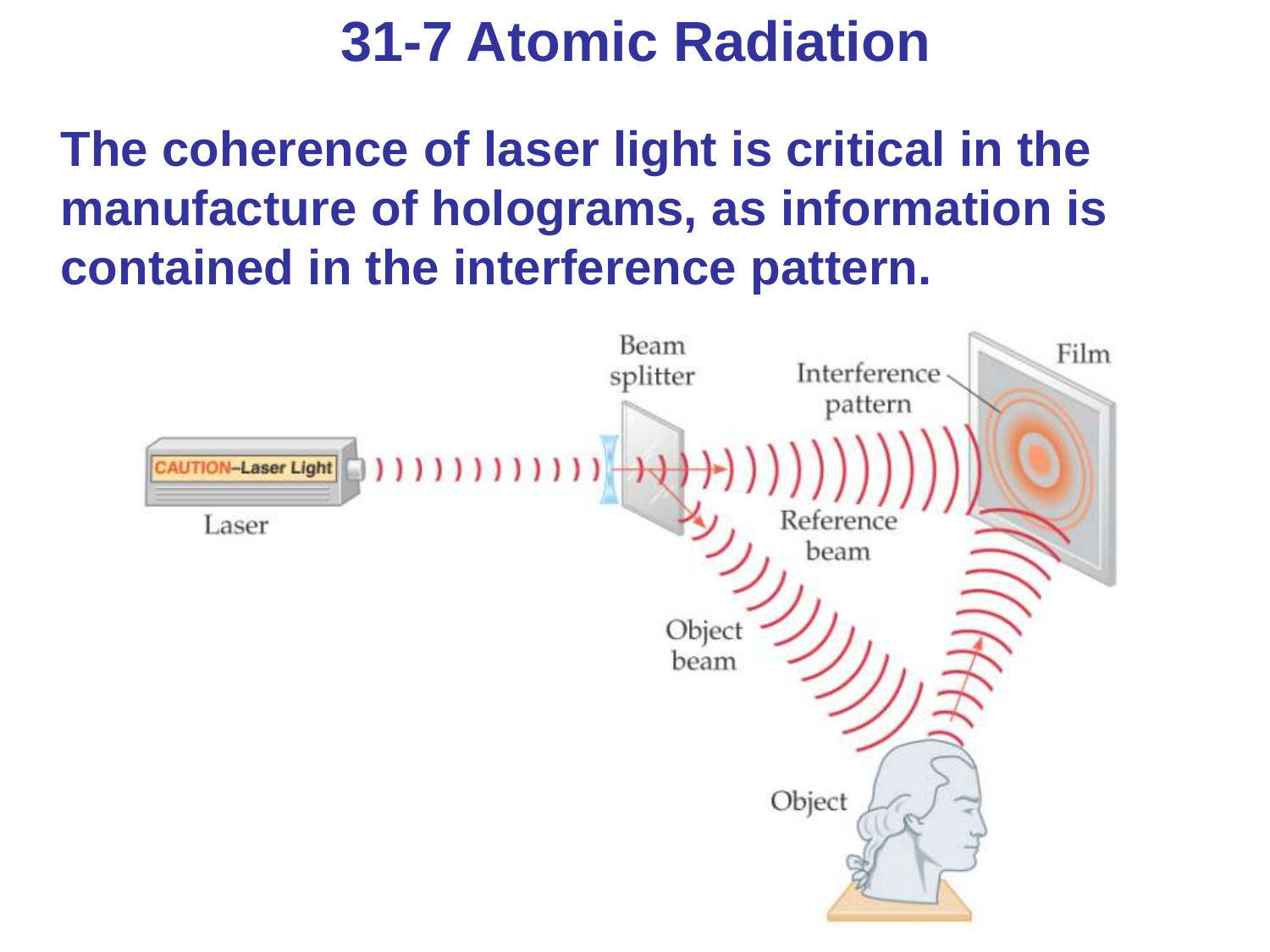**Fluorescence and phosphorescence occur when electrons emit photons of various frequencies when returning to the ground state.**

**In fluorescence, ultraviolet light excites atoms into metastable states. They then decay in two or more steps, emitting visible light. This is how "black lights" work.**

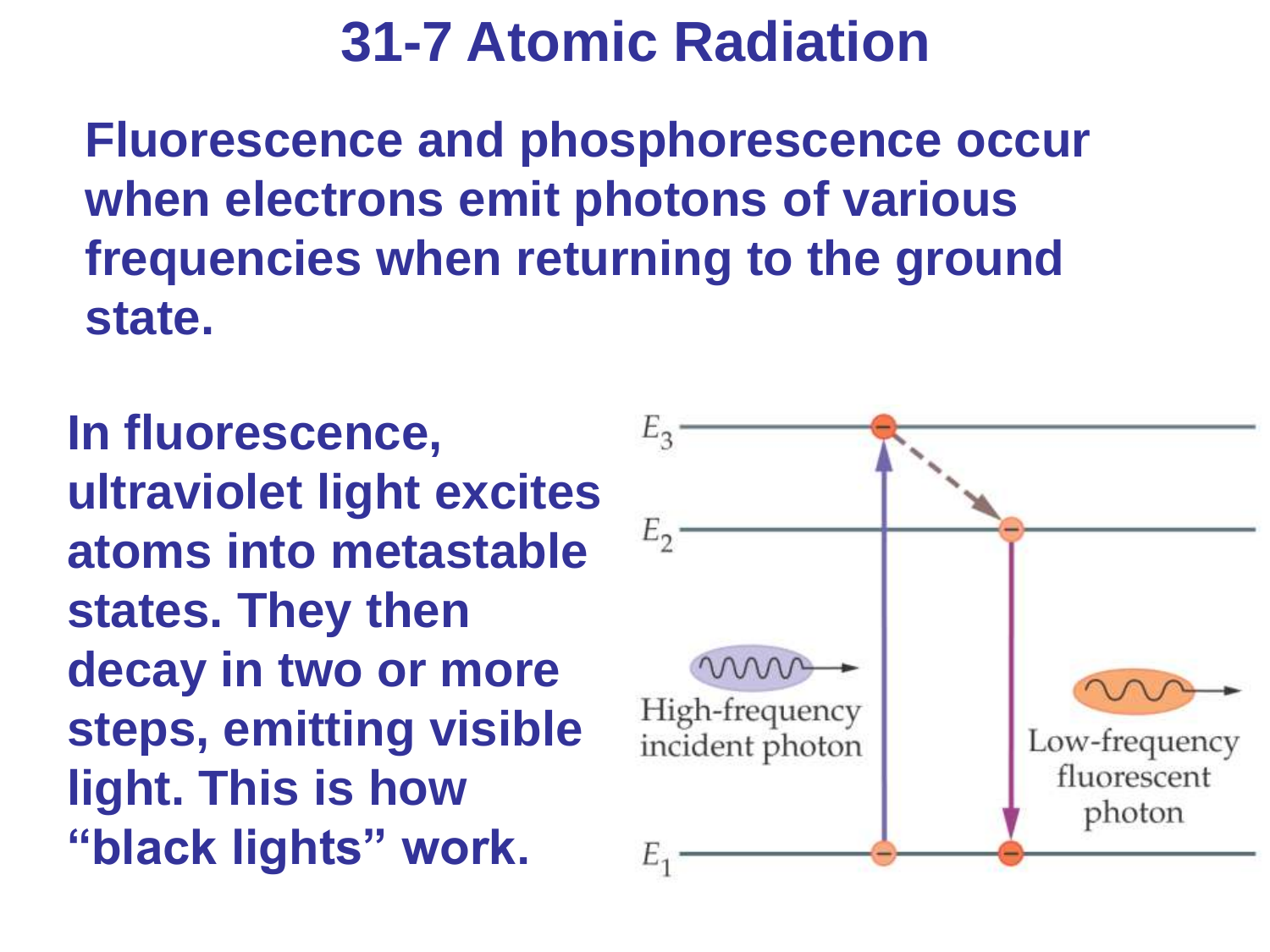### **This is an example of a fluorescent compound, green fluorescent protein (GFP).**

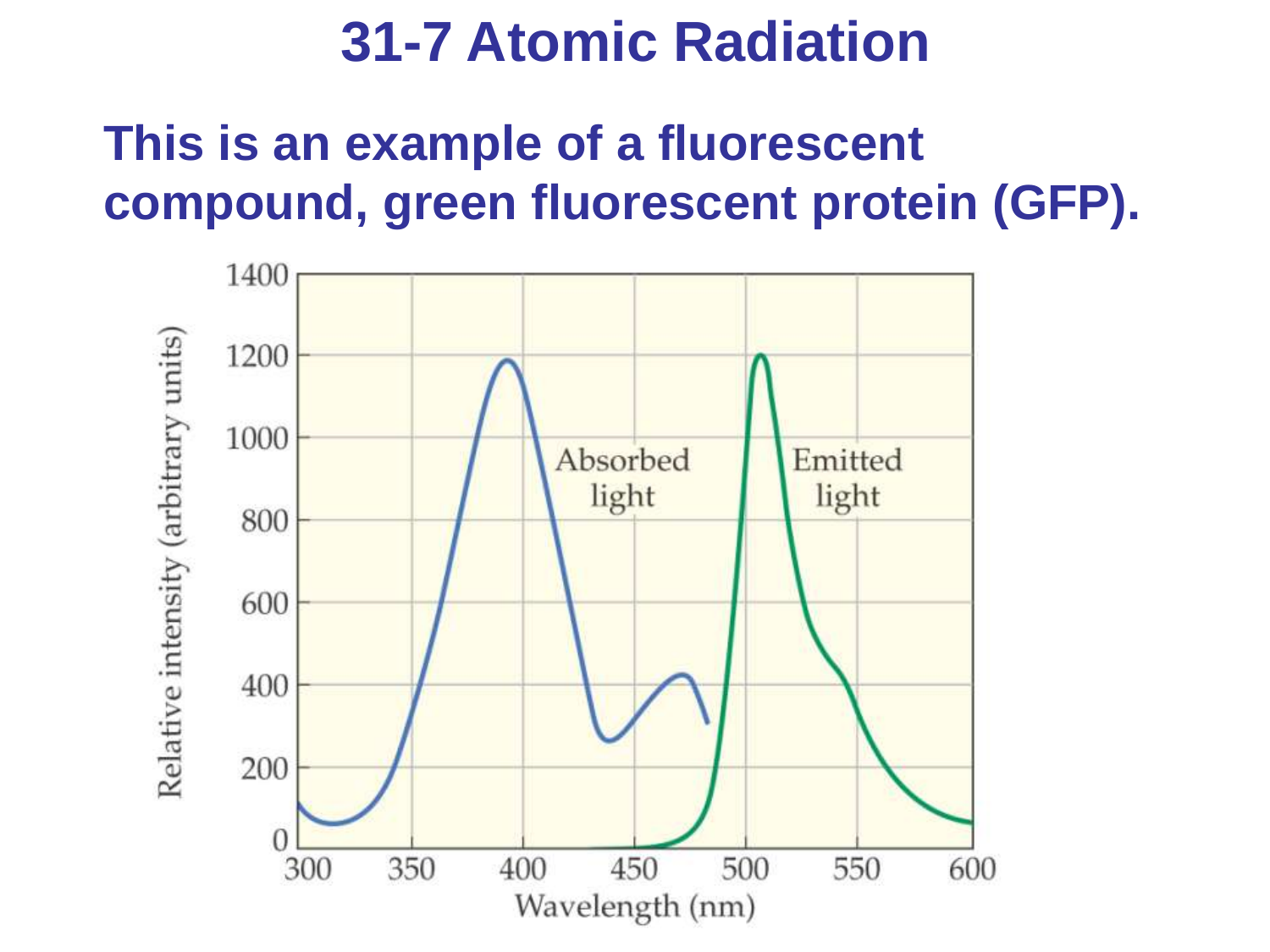**Phosphorescence is similar, except that the excited state is metastable, allowing the object to continue to glow long after light has ceased falling on it. This is how glow-in-the-dark paints and plastics work.**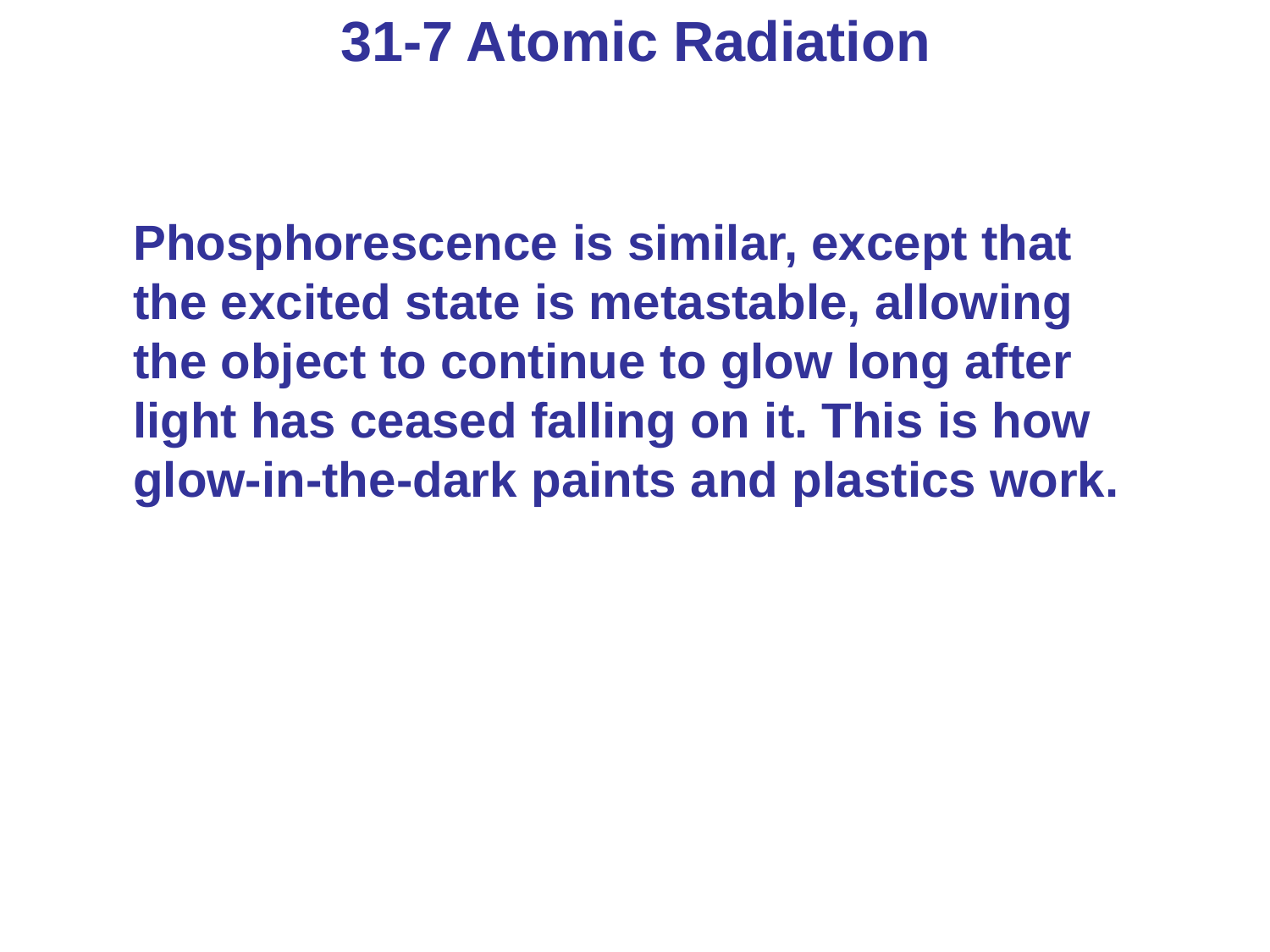- **The plum pudding model had a positively charged "pudding" embedded with electrons.**
- **Rutherford showed that the atom was mostly empty space, leading to the solar system model.**
- **Excited atoms of hydrogen emit light at specific wavelengths:**

$$
\frac{1}{\lambda} = R\left(\frac{1}{n^2} - \frac{1}{n^2}\right) \qquad n' = 1, 2, 3, ...
$$

 $n = n' + 1, n' + 2, n' + 3, \ldots$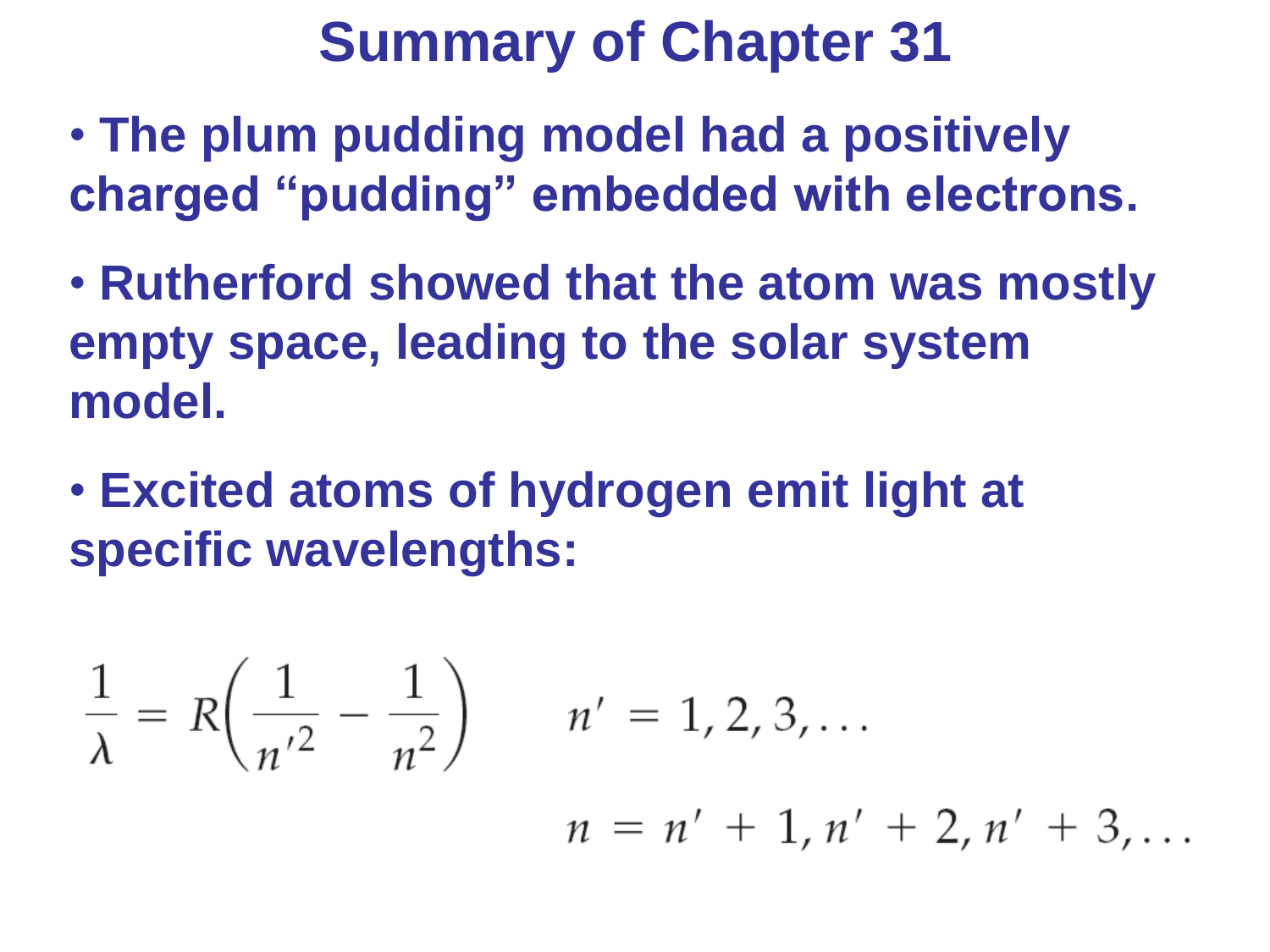• **Bohr model: electrons move in circular orbits around the nucleus; only certain angular momentum values are allowed; electrons do not radiate when in allowed orbits; radiation is emitted when electrons jump from one energy level to another.**

• **Radii of allowed orbits:**

$$
r_n = \left(\frac{h^2}{4\pi^2 m k Z e^2}\right) n^2 = (5.29 \times 10^{-11} \text{ m}) n^2 \qquad n = 1, 2, 3, ...
$$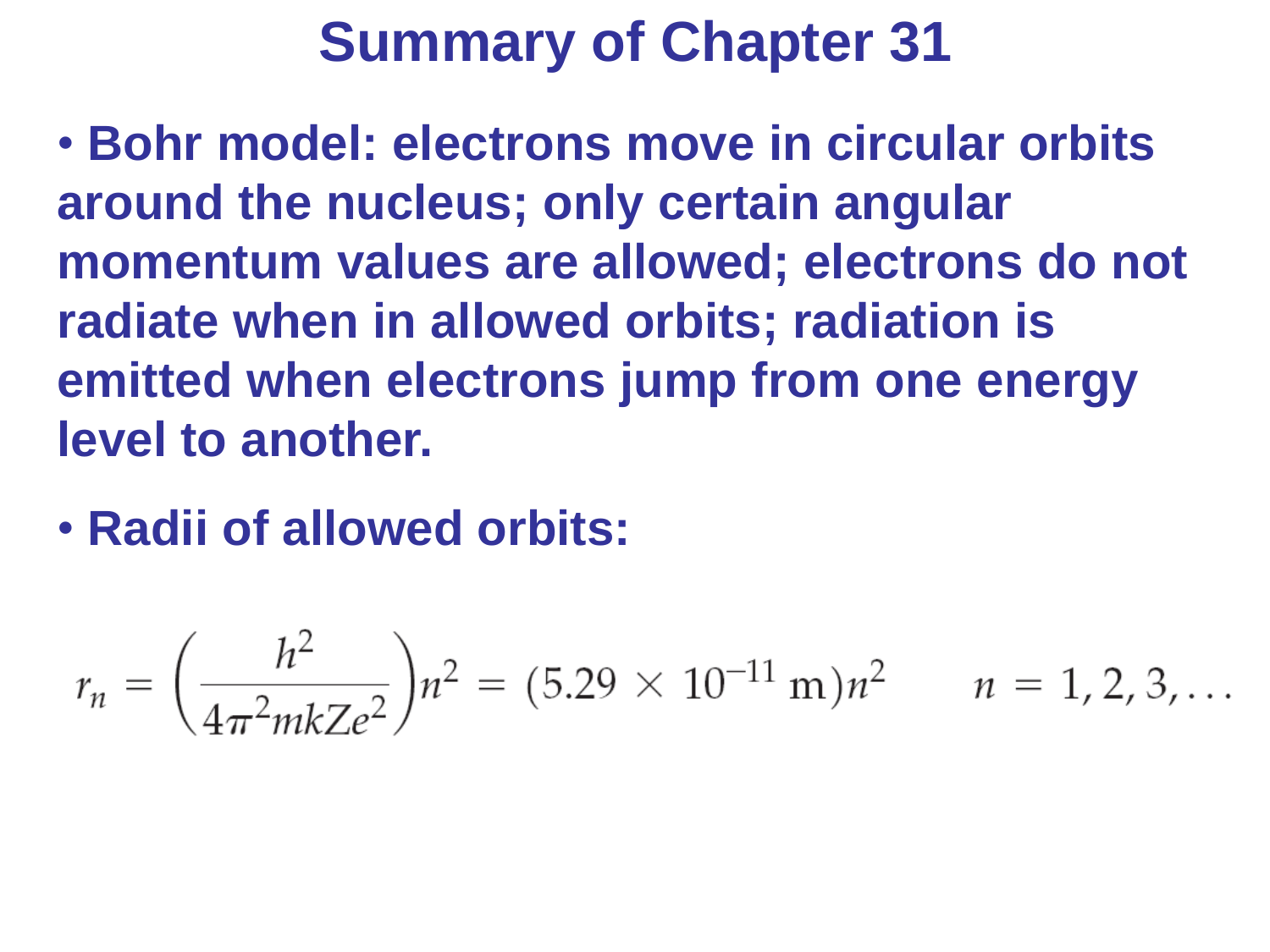• **Energy of allowed orbits:**

$$
E_n = -(13.6 \text{ eV}) \frac{Z^2}{n^2} \qquad n = 1, 2, 3, \dots
$$

- **Allowed orbits correspond to standing matter waves of the electrons.**
- **Quantum mechanically, atomic electrons are described by four quantum numbers,** *n***,**  *l***,** *m<sup>l</sup>* **, and** *m<sup>s</sup>* **.**
- **Electrons do not have a precise position, and are described by a probability cloud.**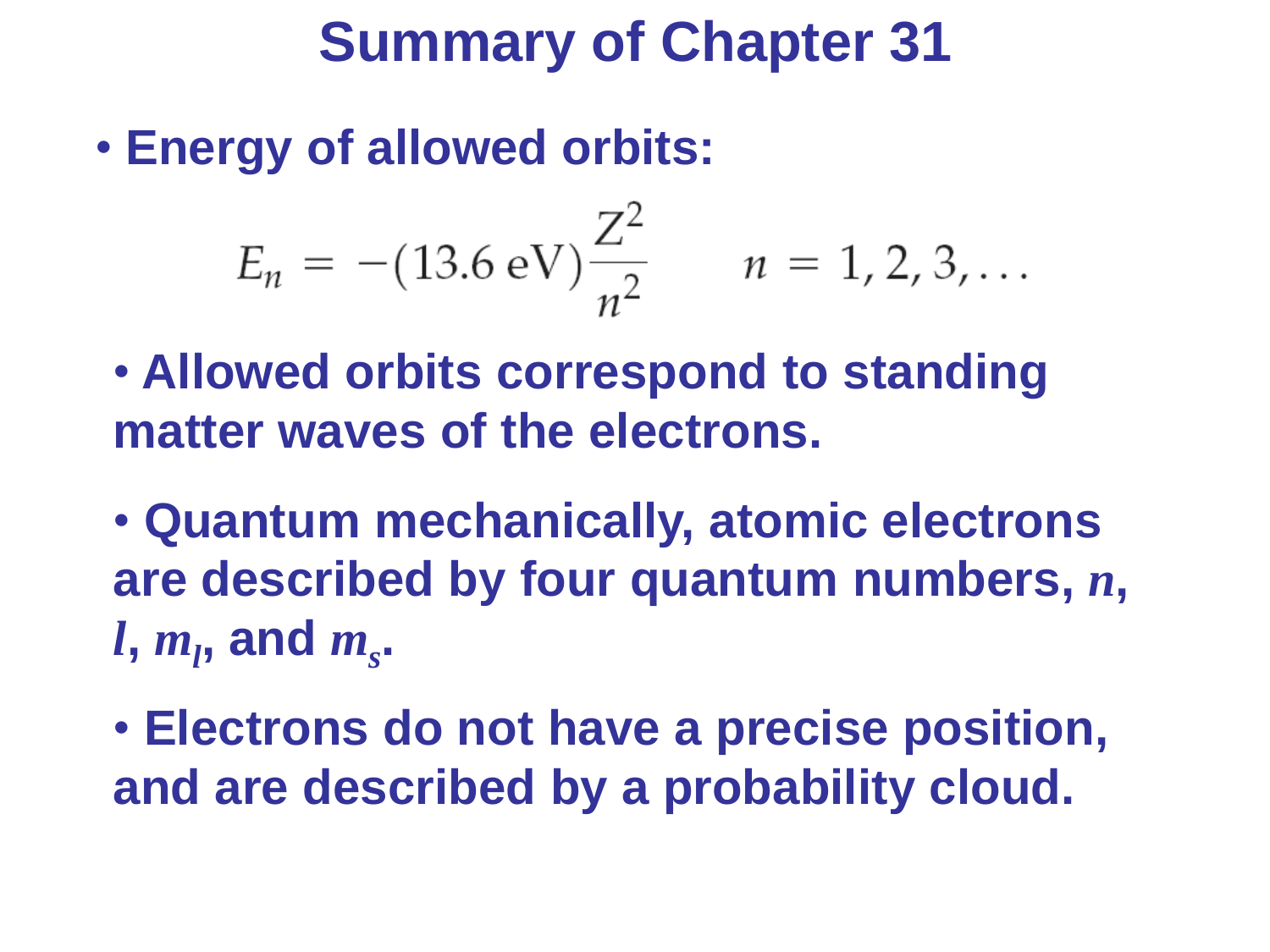- **Only one electron in an atom can have any given set of quantum numbers.**
- **Energy levels increase with** *n* **and** *l***.**
- **Elements of increasing** *Z* **add electrons into the lowest available level.**
- **Atoms with the same configuration of outer shell electrons have similar chemical properties.**
- **Atoms emit X-rays when an inner-shell electron is knocked out.**